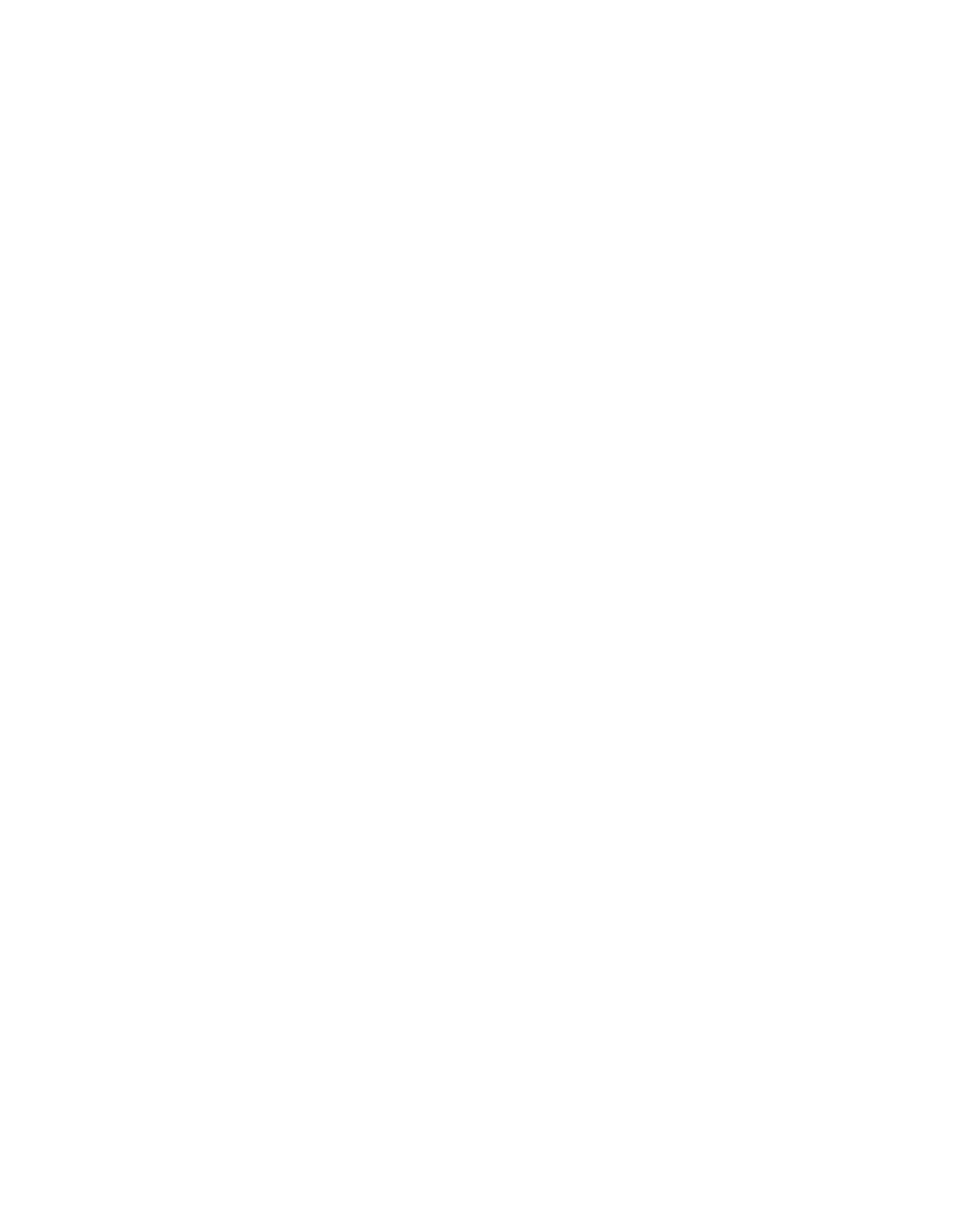# **INTRODUCTION**

Development of a watershed management plan for the Portage Lake watershed included a survey of residents located in the watershed to learn how residents use the watershed, how they want it to look in the future, perceptions of and priorities for improving water quality, and general information about the households that could impact the watershed. The purpose of the survey was also to help shape future public education efforts by understanding the perceived use and trustworthiness of different sources of information, uncovering false perceptions, identifying targets for outreach efforts, and establishing a baseline of information that can be used to evaluate the success of future watershed management activities.

### **METHODOLOGY**

In August 2007, Public Sector Consultants conducted a telephone survey of 250 households in the Portage Lake watershed to learn about recreational activities within the watershed, perceptions of and priorities for improving water quality, and the perceived use and trustworthiness of different sources of information. The survey also provides general information about the households that could impact the watershed.

Because the Portage Lake watershed boundary does not directly correspond to established census boundaries, it is difficult to know exactly how many households are situated within the watershed boundary. Geographic Information System (GIS) software and data from the 2000 U.S. Census (Census 2000) were used to develop the telephone sample boundaries, estimate the total number of housing units in the watershed, and to determine margin of error for the survey results.

The boundary for the Portage Lake watershed was input into ArcMap GIS software and compared to the Census 2000 block boundaries. Census blocks within the watershed boundary or immediately bordering the watershed boundary were isolated to get an estimate for the population and number of households in the watershed. Using this approach, it was determined there were approximately 1,351 housing units, including 809 occupied housing units and 542 vacant units. Of the 542 vacant housing units, 474 were classified for occasional, seasonal, or recreational use. Because this survey was designed to include occasional, seasonal, or recreational residents, the total number of housing units  $(1,351)$  was used to calculate margin of error, which is  $\pm 5$  percent at the 95 percent confidence interval.

Unless otherwise noted, the response frequencies noted in this report only include respondents who answered the question; that is, those who said that they "Don't know" are not included in this summary, but their answers are shown in the survey results provided in the Appendix.

# **ACTIVITIES AND CONFLICTS**

When creating a watershed management plan, it is important to know how residents use the watershed and how they want it to look. This information is important because it helps guide and prioritize protection and restoration efforts. To identify how residents in the Portage Lake area use the watershed, respondents were asked to report how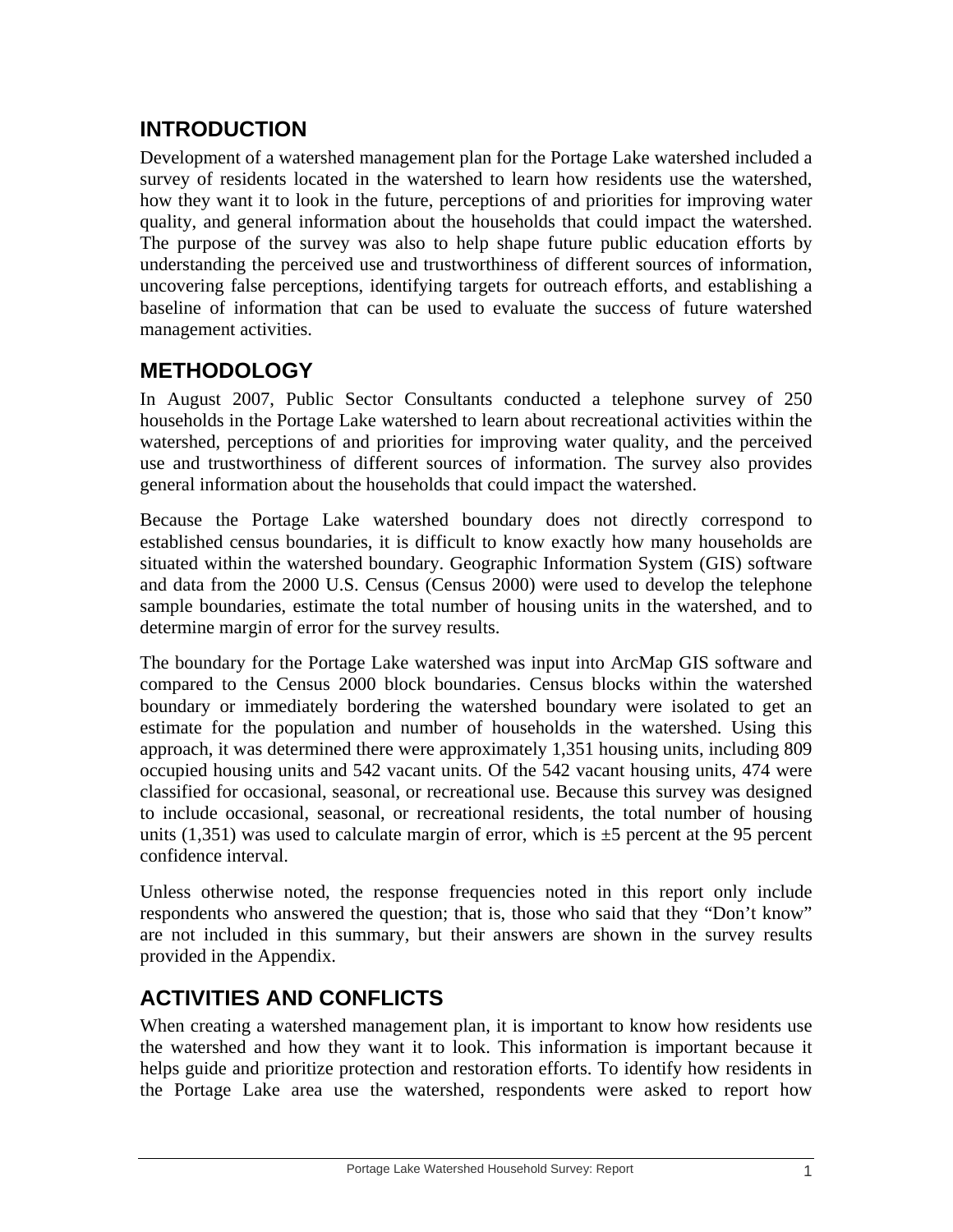frequently they participate in certain activities. These activities included land-based recreation, such as waterfowl hunting, snowmobiling, and ATV (all-terrain vehicle) riding, as well as activities resulting in direct contact with Portage Lake or a river or stream in the watershed, such as fishing, boating, swimming, canoeing, and kayaking.

The activities that respondents **most frequently** engage in are as follows:

- Boating: 45 percent participate once a week or more often
- Swimming, snorkeling, or scuba diving: 42 percent participate once a week or more often
- Fishing: 37 percent participate once a week or more often

The activities that respondents report **never** participating in include:

- Waterfowl hunting (94 percent)
- Winter snowmobiling or ATV riding (84 percent)
- Water skiing, tubing, wake boarding or knee boarding (68 percent)
- Canoeing, kayaking or tubing on a river (58 percent)

Among respondents who report fishing, 66 percent rate the fishing as *excellent* (13 percent) or *good* (53 percent). Nearly half (46 percent) report that fishing has stayed *about the same* over the past few years.

As shown in Exhibit 1, among respondents who report boating, motor boats are the most frequent type of boat used. Within this category, 40 percent use a motor boat 20 feet in length or smaller, and 24 percent use a motor boat over 20 feet. Jet ski/wave runner/personal watercraft represent the least frequent type of boating among residents.

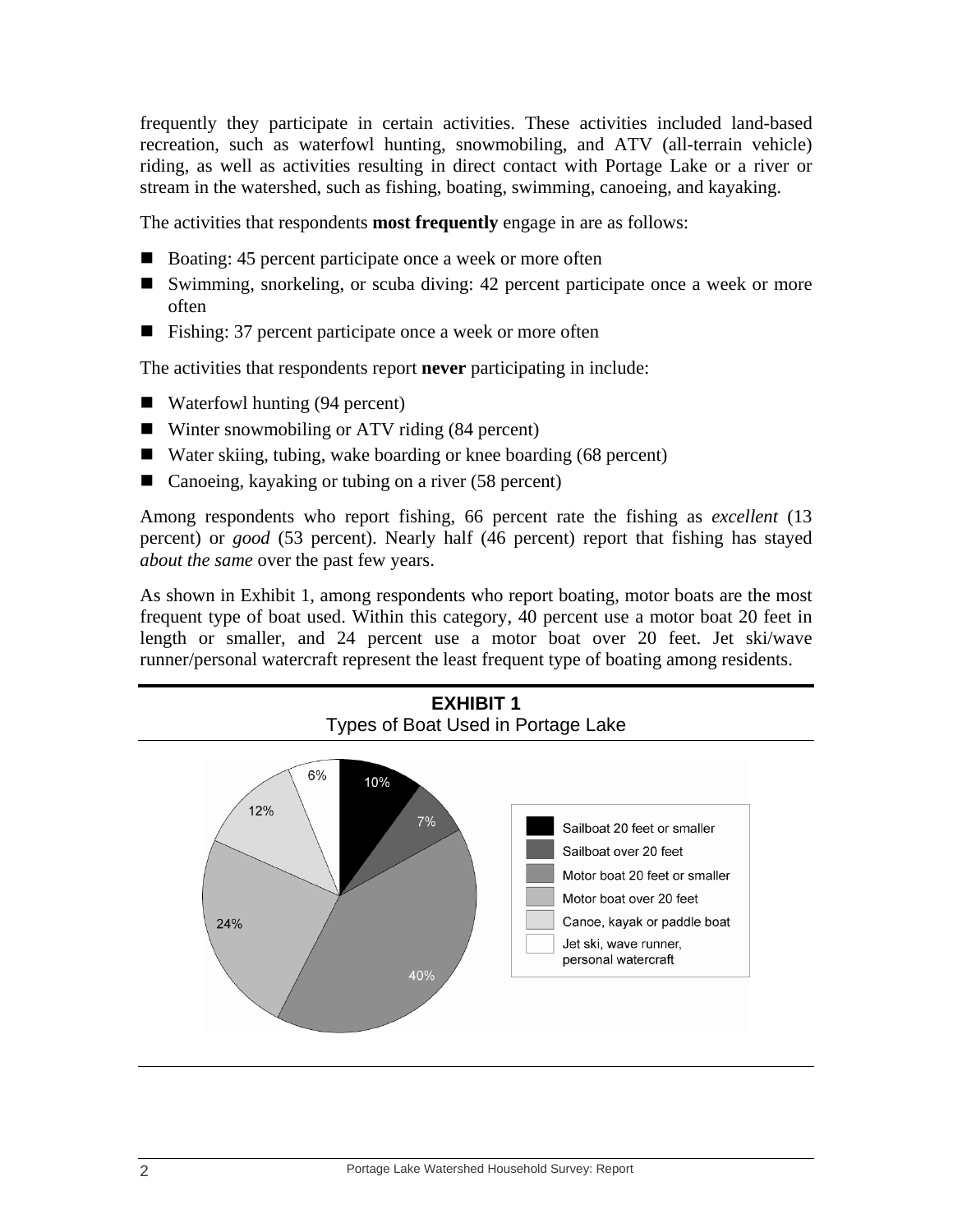It appears that residents in the watershed equally utilize different boating access points to Portage Lake. One-third (33 percent) of respondents who report boating access Portage Lake by a dock, mooring or launch from their own property, 31 percent from a DNR (Department of Natural Resources) state public access site, and 23 percent from Village Park.

For watershed planning purposes, it is important to know if any of the ways in which residents use the watershed are in conflict. To answer this question, respondents were asked if they had personally observed any conflicts between users of Portage Lake, such as personal watercraft interfering with fishing, for example. About two-thirds (67 percent) of respondents say that they have not seen conflicts between various users of Portage Lake. Respondents who have personally observed conflicts most frequently mentioned jet skiers being involved (39 percent), despite jet skis representing just 6 percent of boating reported on Portage Lake by those surveyed. Other conflicts include issues involving access to the lake (19 percent), conflicts between those fishing and those boating on the lake (14 percent), and among boaters on the lake (10 percent). Half of those reporting conflicts (51 percent) say that the conflicts occur at peak times only (that is, summer and holiday weekends), 39 percent say both peak and non-peak times, and 10 percent say non-peak times only. Nearly half (47 percent) say that these conflicts are not very frequent.

# **WATER QUALITY PERCEPTIONS AND IMPROVEMENT ACTIONS**

To begin to understand potential water quality problems in the watershed, survey respondents were asked about their perceptions of the water quality of Portage Lake. Overall, respondents give the water quality of the Portage Lake watershed high marks.

- 82 percent of respondents rate the overall water quality of Portage Lake as excellent (25 percent) or good (57 percent).
- $\blacksquare$  The majority (64 percent) feel that the water quality of Portage Lake is somewhat (39 percent) or significantly (25 percent) better than the water in other inland lakes.
- About half (55 percent) say the water quality has stayed about the same over the past few years, with another 18 percent indicating that it is either somewhat (16 percent) or much (2 percent) better.

Respondents were also asked to indicate how much of a problem is posed by certain issues regarding water quality and recreational opportunities. As shown in Exhibit 2, the following were identified as **major problem**s by respondents:

- $\blacksquare$  The spread of invasive, exotic species (42 percent)
- Development along the shoreline  $(27)$  percent)
- Lack of understanding by lake users and residents of how their actions can affect water quality (23 percent)
- Pollution from failing or poorly maintained septic systems (22 percent)

Another telling statistic is the number of respondents who indicate they "don't know" if the issues are a problem. 27 percent don't know if the decreased quality of the fishery is a problem, 24 percent don't know if lack of effective regulations on Portage Lake are a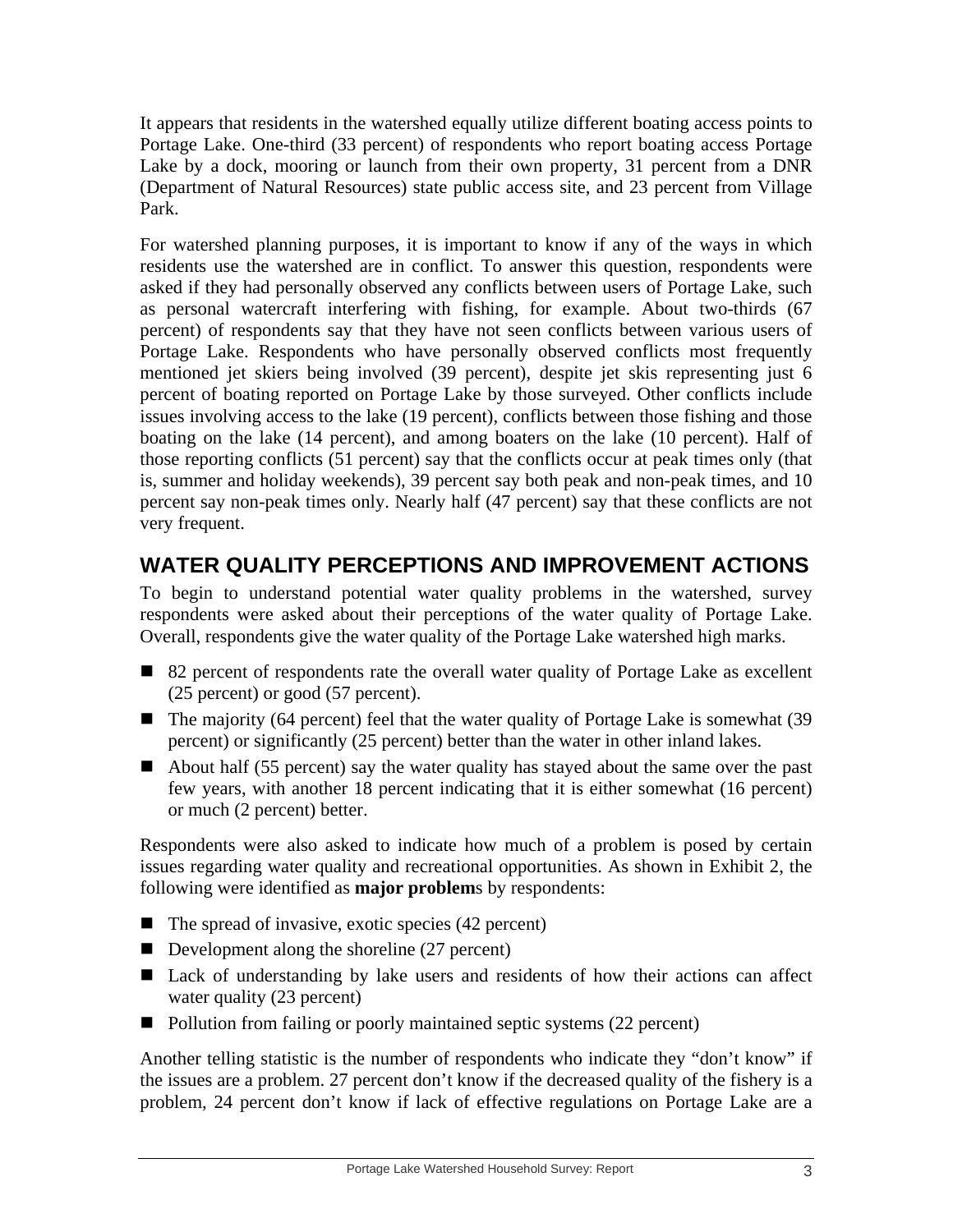problem, and 18 percent don't know if pollution from failing or poorly maintained septic systems are a problem.



Respondents were also asked to rate the priority for protection of certain places in the Portage Lake watershed. The issues most frequently cited as the **highest priority** for protection include:

- Lake Michigan sand dune areas and beach areas (74 percent)
- Natural features that help maintain water quality, such as wetlands and natural vegetation along lakes and streams that help filter pollution and prevent erosion (73 percent)
- $\blacksquare$  Protecting scenic vistas (58 percent)

Protecting Native American cultural sites was rated a low priority among the choices offered, with 20 percent of respondents indicating that this is not a priority. Respondents were also given the opportunity to list other priorities that were not included in the provided list. Keeping the channel dredged is the most common issue according to respondents, followed by avoiding overdevelopment in the area and protecting wildlife habitat.

Respondents were also asked to rate how strongly they would support certain actions to improve water quality. Actions that respondents **strongly support** include: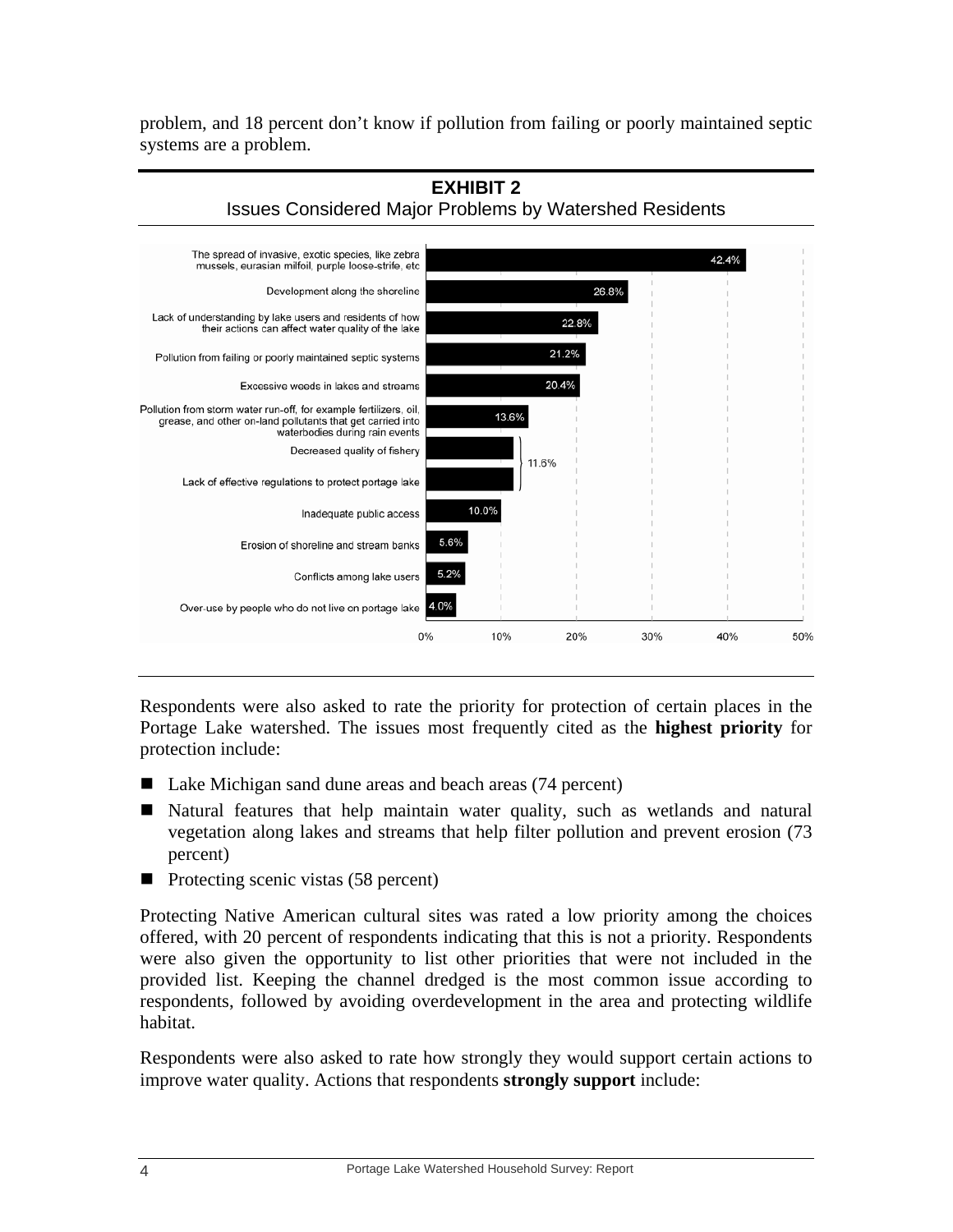- Addressing unplugged and abandoned oil, gas and mineral wells to prevent groundwater pollution (71 percent)
- Getting more students involved in watershed activities  $(68 \text{ percent})$
- $\blacksquare$  More effective planning for future growth by local leaders (60 percent)

### **SOURCES OF INFORMATION**

To help inform future public education efforts, a series of questions were asked about where residents get their information about the watershed and which sources of information they trust. Respondents use a variety of sources for information about Portage Lake. Local newspapers, such as the *Manistee News Advocate* or *Traverse City Record Eagl*e, were the most cited, with one out of three respondents (36 percent) saying they get most (22 percent) or a lot (16 percent) of their information there.

The top three sources from which respondents report getting **none** of their information included:

- Local cable access television (72 percent)
- $\blacksquare$  Public service announcements on the radio (70 percent)
- Internet sources such as e-mails, newsletters, listservs, blogs, etc. $(68$  percent)

In addition, respondents were asked how much they would trust information from a variety of local, state, and federal sources. The sources of information considered the **most** trustworthy include:

- Neighborhood or lake associations: 67 percent (trust all of the time ,17 percent; trust most of the time, 50 percent)
- Manistee County Health Department: 67 percent (trust all of the time, 15 percent; trust most of the time, 52 percent)
- University Extension, professors, and scientists: 66 percent (trust all of the time, 19 percent; trust most of the time, 47 percent)

The sources of information considered **least** trustworthy include:

- U.S. Environmental Protection Agency: 61 percent (trust none of the time, 11 percent; some of the time, 50 percent)
- Local township, village, or tribal officials: 61 percent (trust none of the time, 7 percent; some of the time, 54 percent)

In addition, respondents were asked to list other organizations, people, or groups that they would trust or look to for information about the Portage Lake watershed. The Portage Lake Watershed Forever Committee was the most frequently mentioned group (37 percent), followed by homeowners or local businesses (23 percent) and the Nature Conservancy (12 percent).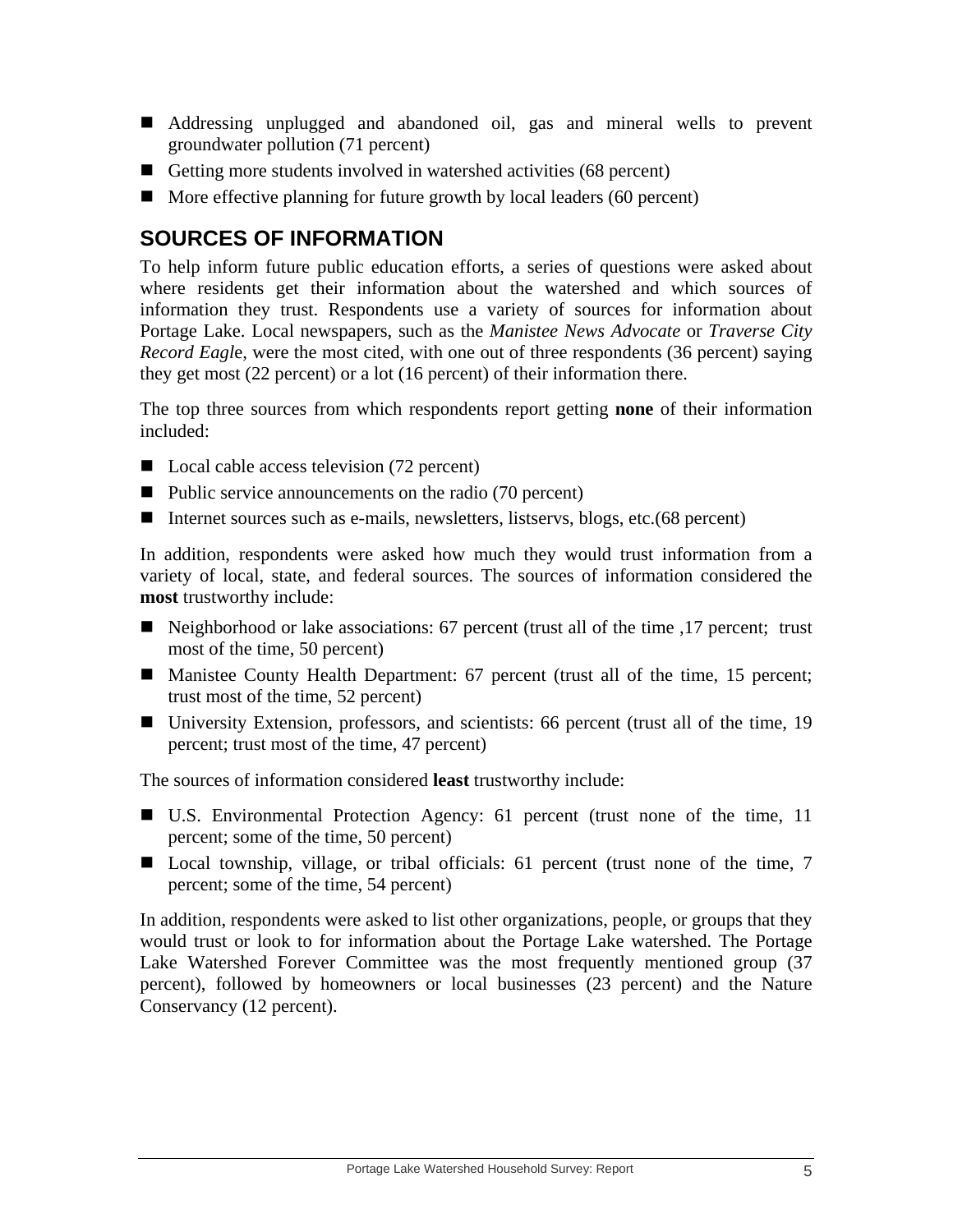### **PROPERTY CHARACTERISTICS**

Respondents were also asked about different amenities they have on their property that could impact the Portage Lake watershed. These include a:

- Washing machine (93 percent)
- Grass lawn  $(81$  percent)
- Dishwasher  $(71$  percent)
- Garbage disposal  $(42 \text{ percent})$

The majority of respondents (67 percent) have either two (47 percent) or three (20 percent) bathrooms at their residence.

Eighty-two percent of respondents are served by a septic system. As shown in Exhibit 3, nearly half (42 percent) of these septic systems are less than 10 years old. Regardless of the age of the septic system, the vast majority of respondents reported having had their system inspected and/or pumped out in the last five years. Overall, 85 percent of those served by a septic system report having had their system inspected and/or pumped out in the last five years.

| Age               | % of Respondents | % Maintained<br>in last 5 years |
|-------------------|------------------|---------------------------------|
| 1 to 5 years      | 20%              | 90%                             |
| 6 to 10 years     | 22               | 84                              |
| 11 to 20 years    | 25               | 80                              |
| 20 years or older | 33               | 85                              |

**EXHIBIT 3**  Age and Maintenance of Septic Systems

More than one-third of respondents (38 percent) live on Portage Lake or on a river or stream flowing into Portage Lake. As shown in Exhibit 4, regardless of whether they live on the water, respondents' behavior is consistent, that is, three-quarters or more of each group report maintaining a lawn, being served by a septic system, and owning a dishwasher and washing machine.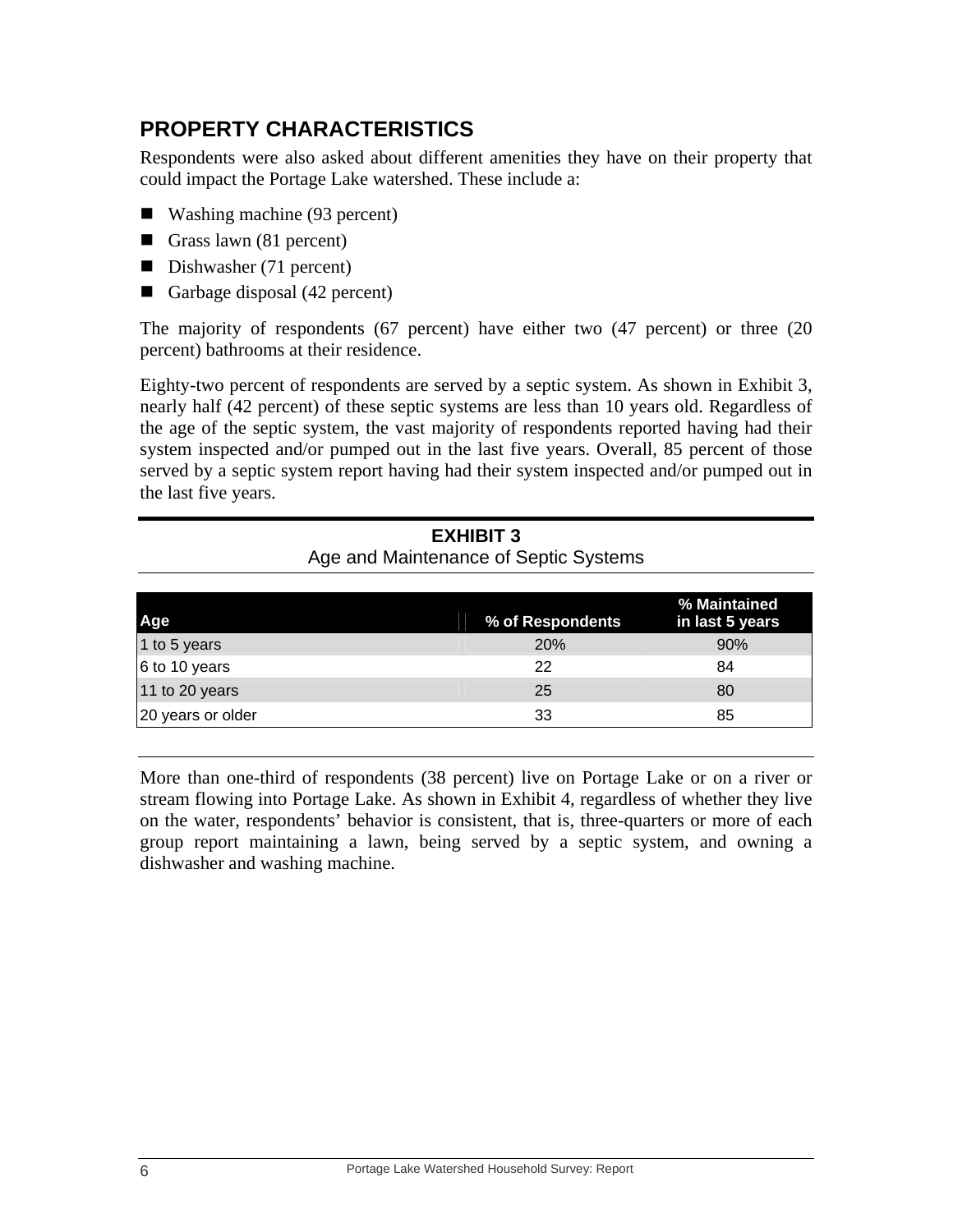# **EXHIBIT 4**

|                                 |            | Is your property on portage lake or on a<br>river or stream flowing into portage lake? |       |  |
|---------------------------------|------------|----------------------------------------------------------------------------------------|-------|--|
|                                 |            | Yes                                                                                    | No    |  |
| Do you maintain a grass lawn at | <b>Yes</b> | 89.2%                                                                                  | 76.1% |  |
| your residence?                 | No         | 10.8                                                                                   | 23.9  |  |
| Do you have a washing machine?  | Yes        | 89.2                                                                                   | 94.8  |  |
|                                 | <b>No</b>  | 10.8                                                                                   | 5.2   |  |
| Do you have a garbage disposal? | Yes        | 52.7                                                                                   | 36.8  |  |
|                                 | <b>No</b>  | 47.3                                                                                   | 63.2  |  |
| Do you have a dishwasher?       | Yes        | 66.7                                                                                   | 72.9  |  |
|                                 | <b>No</b>  | 33.3                                                                                   | 27.1  |  |
| Is your residence served by a   | Yes        | 76.3                                                                                   | 85.2  |  |
| septic system?                  | No.        | 23.7                                                                                   | 14.8  |  |

### Distribution of Amenities with Possible Impact on Watershed

### **SEASONAL AND FULL-TIME RESIDENT DIFFERENCES**

Three-fourths of respondents (74 percent) are full time residents, 26 percent are seasonal residents, and 1 percent are vacation renters of more than 30 days. Statistically significant differences between seasonal and full time residents occur in only a few instances.

- Seasonal residents are more likely **not** to have a washing machine or maintain a grass lawn.
- Seasonal residents are more likely to get only some or none of their information about the Portage Lake watershed from local newspapers.
- Seasonal residents tend to be older than full-time residents, with 55 percent 65 years or older and 83 percent 55 years or older.
- Seasonal residents are also much more likely to have completed college or postgraduate study (70 percent) than full-time residents (45 percent)

### **CONCLUSION**

Boating, fishing, and swimming/snorkeling/scuba are the most frequent activities, with most respondents unable to recall observing any conflicts between users. Of those who had seen a conflict, conflicts mostly involved jet skiers or other boaters interfering with fishing and swimming at peak use times. As in other inland lakes in Michigan, jet skis are a source of tension between users of the lake and residents. This survey indicates that most jet skiers are day users and not residents of the watershed (only 6 percent of respondents say they use jet skis). Given the tension apparent in resident comments (included in the Appendix), communication and outreach for jet skiers should be considered. Motor boats were the most frequent type of boating, and respondents specifically mention the need to dredge the channel, indicating that Portage Lake is used as a means to access Lake Michigan.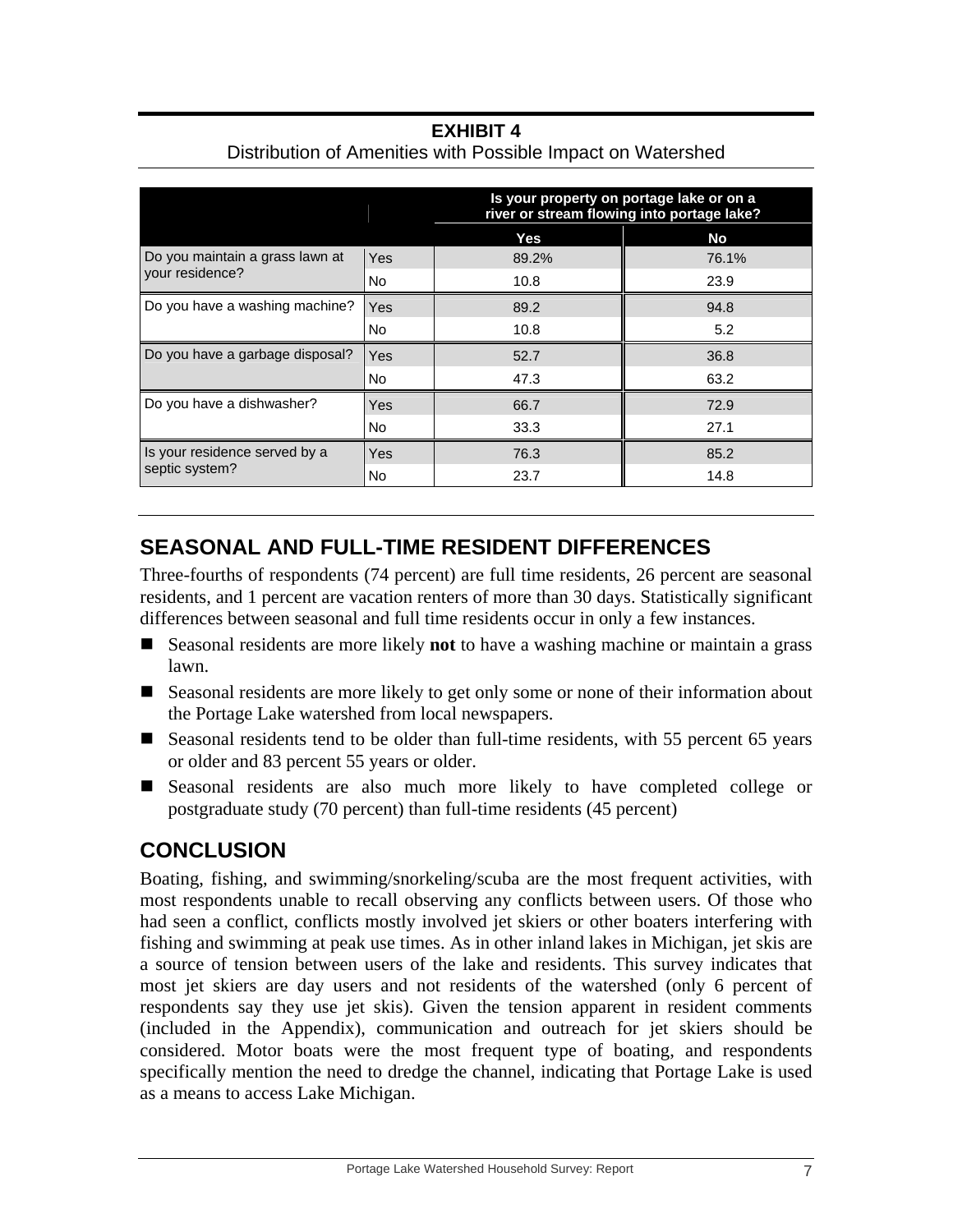Respondent's have a favorable opinion of the current water quality in the Portage Lake watershed and feel that it compares favorably to other inland lakes. Respondents consider the spread of invasive species and a lack of knowledge on the part of residents and users as to how their actions impact water quality to be the two biggest problems facing the watershed. These results indicate the need for education and coordinated dissemination of information to residents and users.

Another concern identified as a major problem by respondents was pollution from failing or poorly maintained septic systems. This concern could be alleviated by the percentage or respondents who report having their septic system inspected or pumped out in the last five years (85 percent), although the wording of the survey question may have caused a false positive response. With 82 percent reporting that they are served by a septic system, this issue could have an impact on water quality in the watershed, and warrants continued monitoring by the Portage Lake Watershed Forever Committee.

Respondents trust information from their neighborhood lake association, the Manistee County Health Department, and university extension personnel more than they trust local or federal government officials. At the same time, organizations like the Portage Lake Watershed Forever Committee, the Nature Conservancy, and other property owners or local business owners were specifically mentioned by respondents as trustworthy sources. This indicates that communication and coordination of information about the watershed could be served by grassroots organizations such as these, and that residents are likely to trust the information and efforts of these groups.

The vast majority of respondents have a washing machine and a dishwasher and maintain a grass lawn at their residence in the Portage Lake watershed. While the survey results provide baseline data for these property characteristics, the survey does not examine the frequency of use of these appliances or the specific types of fertilizers used to maintain lawns. PSC recommends additional follow-up with residents to communicate and educate them about the potential impact of these technologies and actions on the Portage Lake watershed.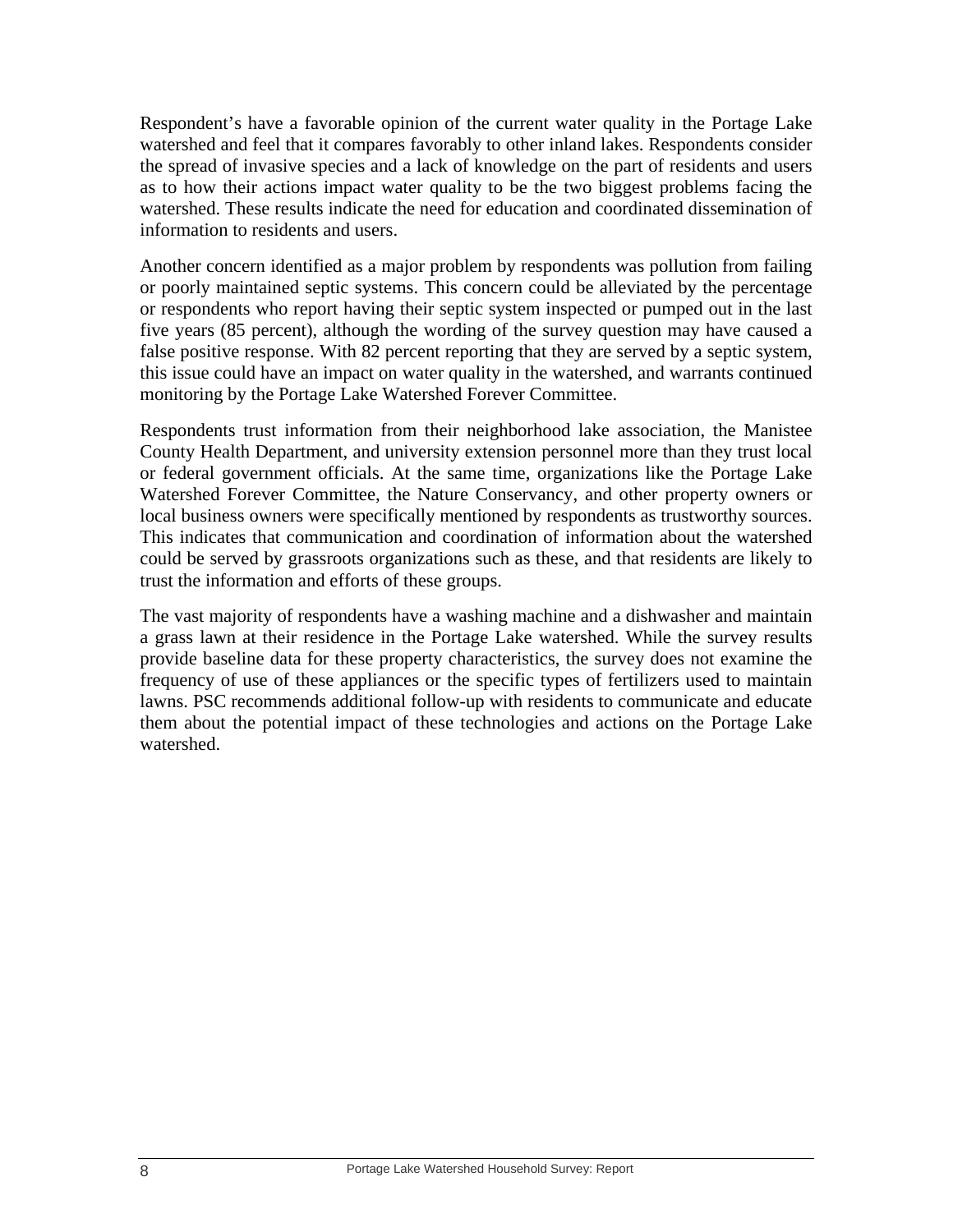Hello, my name is \_\_\_\_\_\_\_\_\_\_, and I'm calling on behalf of the Portage Lake Watershed Forever Committee. We're conducting a survey of residents in the Portage Lake Watershed to learn about activities and any problems that may be affecting the watershed.

Your responses to the survey are important and will help local governments, concerned citizens, and other interested parties address the most urgent priorities.

[IF RESPONDENT ASKS: The Portage Lake Watershed Forever Committee is a group of local residents, business owners, organizations, public officials, agencies, and other stakeholder who are guiding the development of the Portage Lake Watershed Forever Plan. Anyone who has an interest in the watershed is welcome to join the committee.]

1. Do you own property on Portage Lake or on a river or stream flowing into Portage Lake?

|            | 38% |
|------------|-----|
| Yes<br>No  | 62  |
| Renter     |     |
| Don't know |     |
| Refused    |     |

2. Is this property used **solely** for business purposes?

| Yes [END INTERVIEW AND THANK RESPONDENT] |             |
|------------------------------------------|-------------|
| No [GO TO Q3]                            | $[N = 250]$ |
| l Don't know                             |             |
| <b>Refused</b>                           |             |

# **ACTIVITIES**

 $\overline{a}$ 

3. Season permitting, how often you or anyone else in your household participate in the following activities in *Portage Lake*? [CODE REFUSED=99; DON'T KNOW=88]

|                                            | Never | Daily          | 2 or 3<br>times per<br>week | About<br>once per<br>week | <b>About</b><br>once per<br>month | 2 or 3<br>times<br>per year | Don't<br>know | <b>Refused</b> |
|--------------------------------------------|-------|----------------|-----------------------------|---------------------------|-----------------------------------|-----------------------------|---------------|----------------|
| Canoeing/kayaking/<br>tubing on the river  | 58%   | 2%             | 5%                          | 5%                        | 13%                               | 16%                         | $< 1\%$       | 0%             |
| Waterfowl hunting                          | 94    | $\Omega$       |                             | $\overline{2}$            | $<$ 1                             | 4                           | $\Omega$      | 0              |
| Fishing [ALSO ASK<br>RESPONDENT Q4 and Q5] | 34    | $\overline{4}$ | 17                          | 16                        | 11                                | 18                          | $\Omega$      | $\Omega$       |
| Winter snowmobiling or<br>ATV riding       | 84    | $\overline{2}$ | 4                           | 6                         | $<$ 1                             | 3                           | $<$ 1         | 0              |
| Swimming, snorkeling or<br>scuba diving    | 34    | 11             | 16                          | 14                        | 7                                 | 17                          | $<$ 1         | $\Omega$       |
| Water skiing, tubing, or<br>knee boarding  | 67    | $\mathcal{P}$  | 6                           | 6                         | 6                                 | 12                          | $<$ 1         | 0              |
| Boating [ASK Q6, Q7, Q8]                   | 32    |                | 22                          | 16                        | 9                                 | 14                          | $<$ 1         | $\Omega$       |

<sup>\*</sup> Percentages in tables may not  $= 100\%$  due to rounding.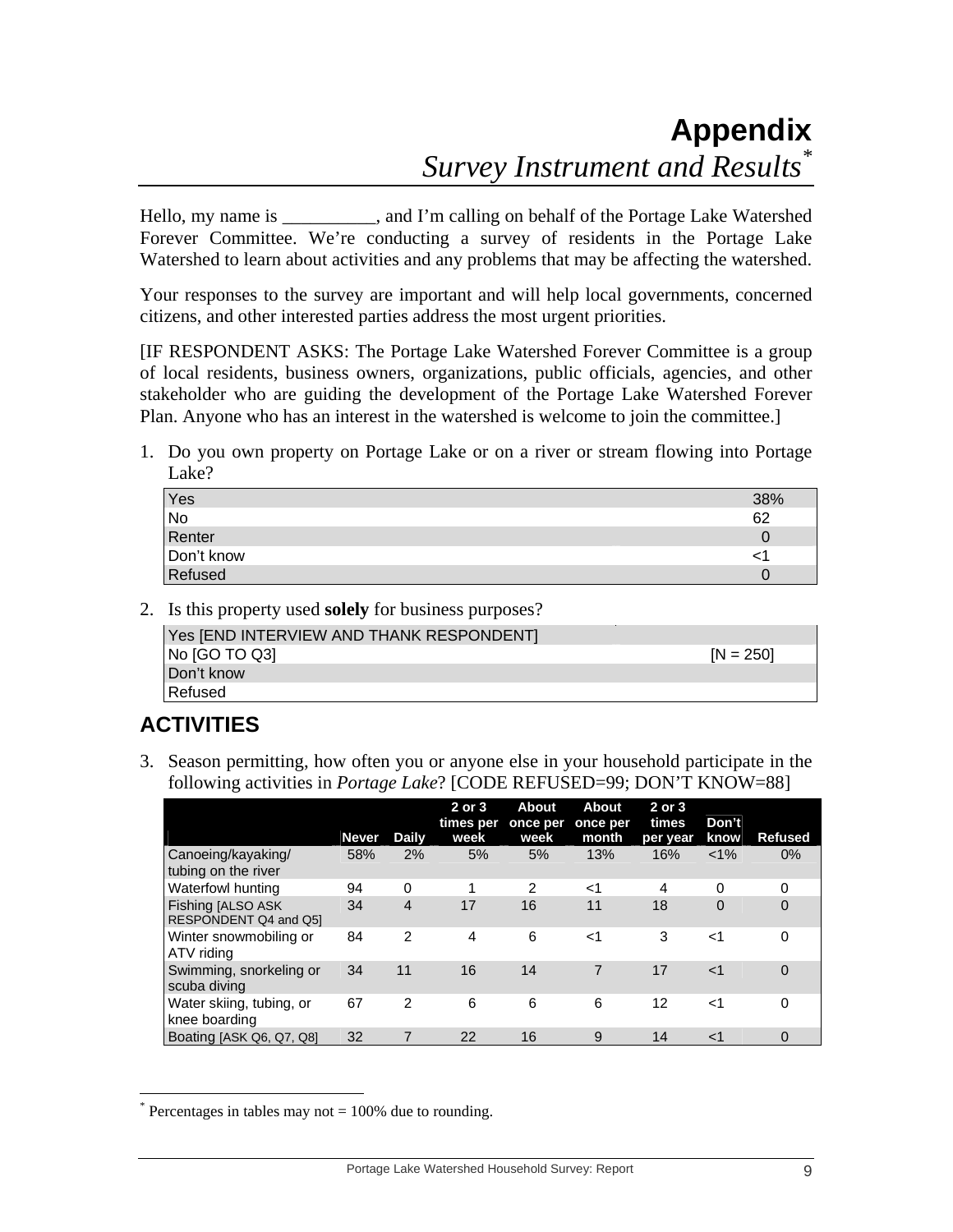[ASK Q4–5 ONLY IF ANSWER TO ITEM 'C' ABOVE IS **ANYTHING BUT**  "NEVER".]

4. How would you rate the fishing in Portage Lake?

| Excellent  | 12% |
|------------|-----|
| Good       | 49  |
| Fair       | 26  |
| Poor       | đ   |
| Don't know | O   |
| Refused    |     |

5. Over the past few years, would you say that the fishing has gotten better or worse, or stayed about the same? [IF BETTER/WORSE: Would that be much or somewhat (better/worse)?]

| Much better     | $<$ 1% |
|-----------------|--------|
| Somewhat better |        |
| About the same  | 39     |
| Somewhat worse  | 30     |
| Much worse      |        |
| Don't know      | 15     |
| Refused         |        |

[ASK Q6–8 ONLY IF ANSWER TO ITEM 'G' ABOVE IS ANYTHING BUT "NEVER".]

6. Which of the following describes how you boat? [MAY RESPOND TO MORE THAN ONE]

| Sailboat 20 feet or smaller   | 10% |
|-------------------------------|-----|
| Sailboat over 20 feet         |     |
| Motor boat 20 feet or smaller | 40  |
| Motor boat over 20 feet       | 24  |
| Canoe/kayak/paddle boat       | 12  |
| Jet ski/personal watercraft   | 6   |
| Other: (specify)              |     |
| Don't know                    | <1  |
| Refused                       |     |

#### 7. How do you typically access Portage Lake? [CHECK ALL THAT APPLY]

| DNR state public access site                      | 31% |
|---------------------------------------------------|-----|
| Dock, mooring or launching from your own property | 33  |
| Road end or dedicated easement                    | 5   |
| Village Park boating access site                  | 23  |
| Don't know                                        |     |
| Refused                                           |     |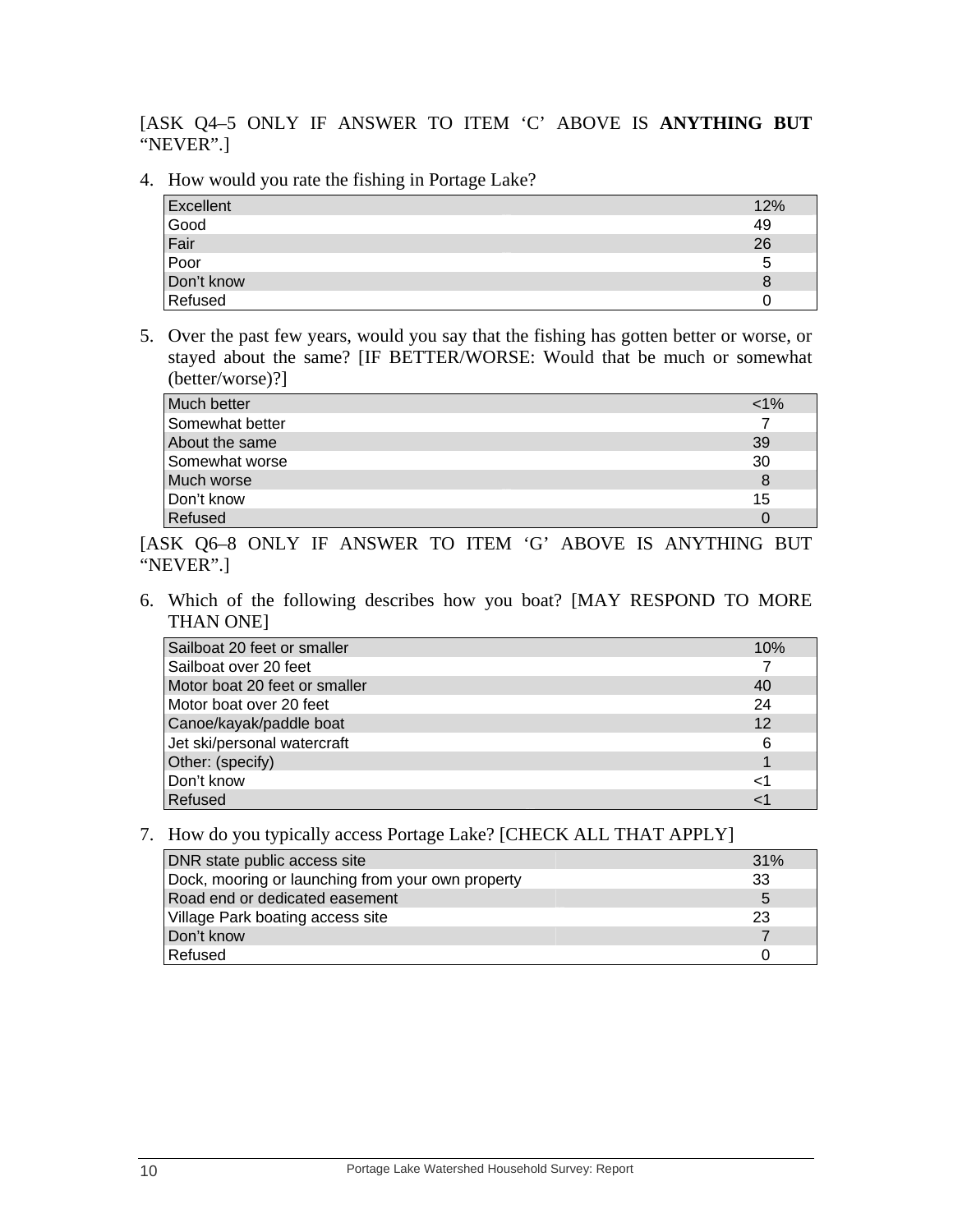8. Overall, how would you rate the ease of access to Portage Lake?

| Excellent                          | 38% |
|------------------------------------|-----|
| Good<br>Fair<br>Poor<br>Don't know | 36  |
|                                    | 21  |
|                                    |     |
|                                    |     |
| Refused                            |     |

9. Have you personally observed any conflicts between various users of Portage Lake, like personal water craft use interfering with those fishing on the lake, or motorized boating activity limiting use of non-motorized canoes or kayaks?

| Yes [GO TO Q10-12] | 30% |
|--------------------|-----|
| No [SKIP TO Q13]   | 60  |
| Don't know         | 10  |
| Refused            |     |

- 10. Can you briefly describe what type of conflicts between users of Portage Lake you have personally observed? [RECORD FREE RESPONSE]
- 11. When do these conflicts occur? Do they occur during peak times of usage, such as summer and holiday weekends, at non-peak times or both?

| I Peak use times             | 51% |
|------------------------------|-----|
| Non-peak times               |     |
| Both peak and non-peak times |     |

12. How often do these conflicts occur? Are they…

| Very frequent     | 19%            |
|-------------------|----------------|
| Somewhat frequent | 33             |
| Not very frequent | $\overline{4}$ |
| Rarely occur      |                |

# **WATER QUALITY**

13. How would you rate the overall water quality of Portage Lake?

| Excellent                          | 23% |
|------------------------------------|-----|
|                                    | 53  |
| Good<br>Fair<br>Poor<br>Don't know | 16  |
|                                    |     |
|                                    |     |
| Refused                            |     |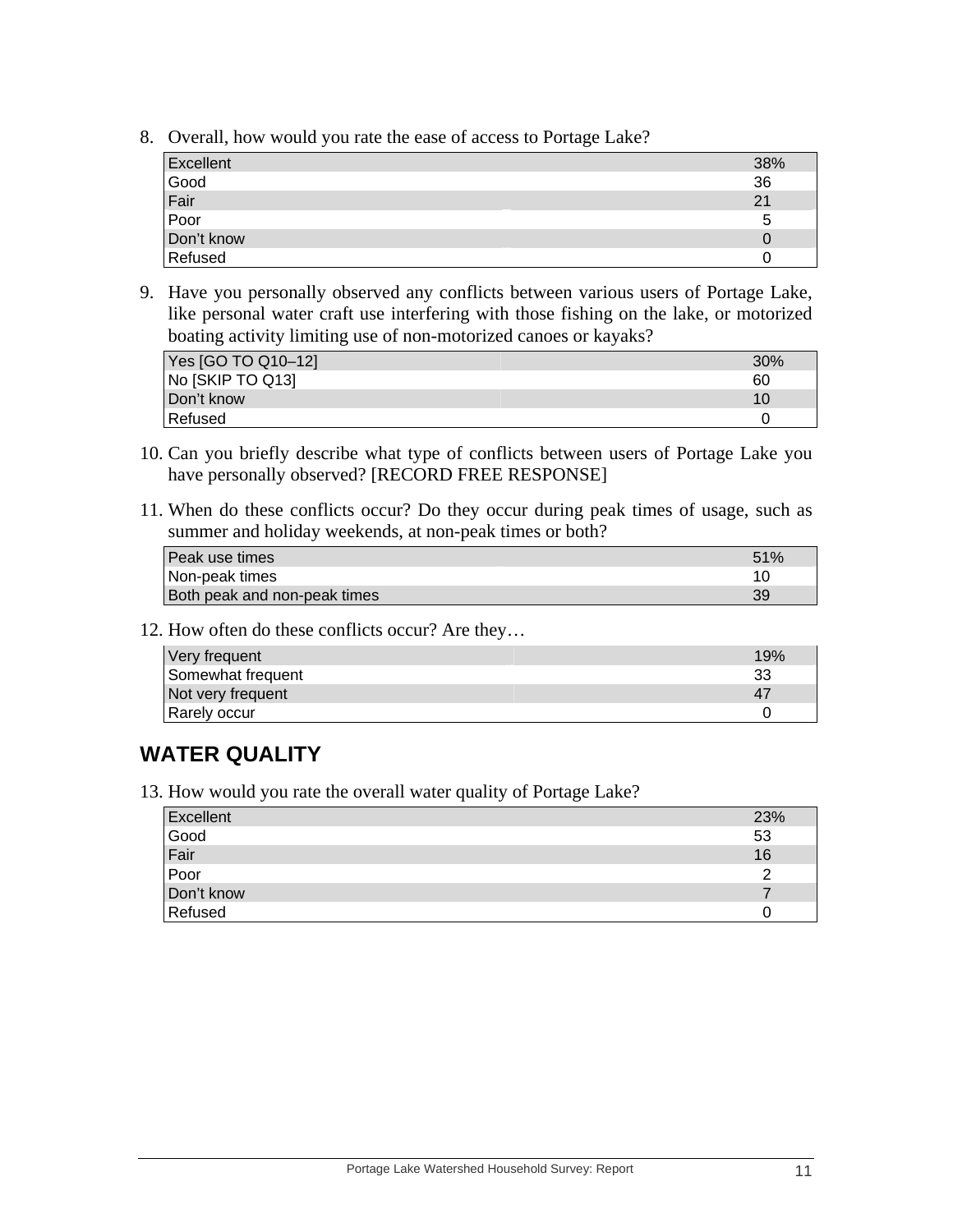14. Compared to other inland lakes with which you are familiar, do you believe that water quality of Portage Lake is:

| Significantly better | 22% |
|----------------------|-----|
| Somewhat better      | -34 |
| About the same       | 24  |
| Somewhat worse       | 6   |
| Significantly worse  |     |
| Don't know           | 14  |
| Refused              |     |

15. Over the past few years, do you feel that the water quality of Portage Lake has gotten better, stayed the same, or gotten worse? [IF BETTER/WORSE: Would that be much or somewhat (better/worse)?]

| Much better     | 2% |
|-----------------|----|
| Somewhat better | 14 |
| About the same  | 50 |
| Somewhat worse  | 22 |
| Much worse      |    |
| Don't know      | 10 |
| Refused         |    |

16. I am now going to read you a list of potential issues for the water quality and recreational opportunities on of Portage Lake. Based on your knowledge and use of Portage Lake, please indicate how much of a problem you feel each is for water quality and recreational opportunities of Portage Lake—Would you say it is a major problem, somewhat of a problem, or is not a problem at all?

|                                                                                                                                                                                        | Major<br>problem | Somewhat of<br>a problem | Not a problem<br>at all | Don't<br>know  | <b>Refused</b> |
|----------------------------------------------------------------------------------------------------------------------------------------------------------------------------------------|------------------|--------------------------|-------------------------|----------------|----------------|
| Pollution from failing or poorly<br>maintained septic systems, polluted<br>storm water runoff (e.g. fertilizers,<br>pesticides, oil, grease, sediments), or<br>other pollution sources | 21%              | 35%                      | 26%                     | 18%            | $0\%$          |
| Frosion of shoreline and stream banks                                                                                                                                                  | 6                | 22                       | 62                      | 11             | 0              |
| Pollution from storm water run-off,<br>such as fertilizers, oil, grease, and<br>other pollutants that are carried into<br>the water during rain events                                 | 14               | 42                       | 34                      | 10             | $\Omega$       |
| Lack of understanding by lake users<br>and residents of how their actions can<br>affect water quality of the lake                                                                      | 23               | 47                       | 23                      | 7              | 0              |
| Development along the shoreline                                                                                                                                                        | 27               | 34                       | 36                      | $\mathcal{P}$  | $\Omega$       |
| The spread of invasive, exotic species<br>(zebra mussels, Eurasian milfoil,<br>purple loosestrife, etc)                                                                                | 42               | 38                       | 13                      | 7              | 0              |
| Excessive weeds that limit lake uses<br>during summer months                                                                                                                           | 20               | 39                       | 34                      | $\overline{7}$ | $\Omega$       |
| Conflicts among lake users                                                                                                                                                             | 5                | 29                       | 63                      | 3              | 0              |
| Overuse by people who do not live on<br>Portage Lake                                                                                                                                   | 4                | 21                       | 64                      | 10             | $\Omega$       |
| Decreased future use of lake due to<br>restricted public access                                                                                                                        | 10%              | 26%                      | 61%                     | 4%             | 0%             |
| Decreased quality of fishery due to<br>reduction in annual plantings of                                                                                                                | 12               | 38                       | 24                      | 27             | $\Omega$       |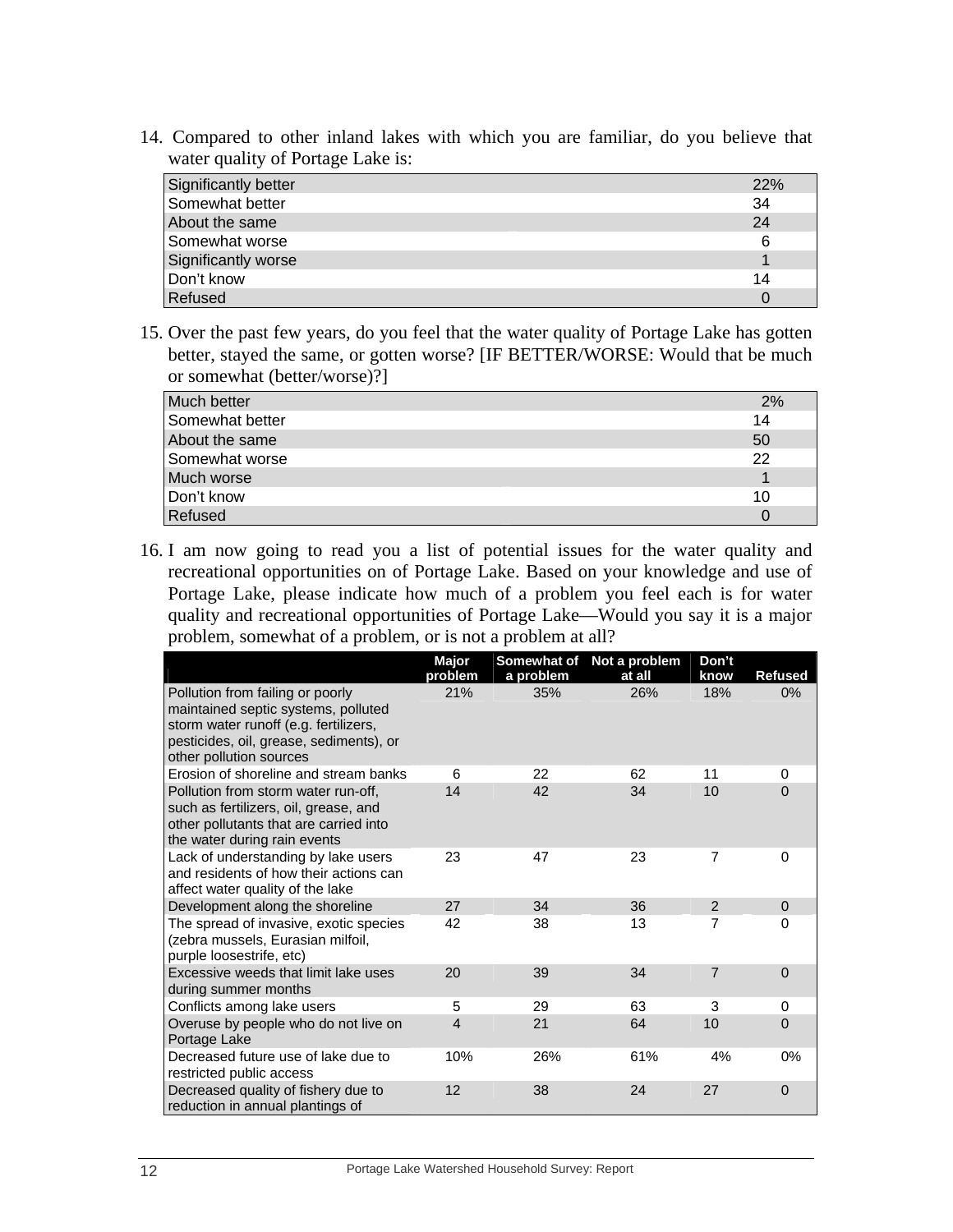|                                                          | Maior | problem a problem | Somewhat of Not a problem<br>at all | Don't<br>know | <b>Refused</b> |
|----------------------------------------------------------|-------|-------------------|-------------------------------------|---------------|----------------|
| walleye, trout and salmon                                |       |                   |                                     |               |                |
| Lack of effective regulations to protect<br>Portage Lake | 12    | 36                | 29                                  | 24            |                |
| Some other threat [RECORD FREE<br><b>RESPONSEI</b>       |       |                   |                                     |               |                |

17. I am now going to read a list of sites and resources in the Portage Lake area. Please tell me, using a scale from 1 to 5, where 1 means "not at all a priority" and 5 means "the highest priority" how much of a priority you feel should be given to protecting each of the following sites and resources?

|                                                                                                                                                                              |                | 2              | 3   |            | $\overline{\mathbf{5}}$ | Don't<br>know  | <b>Refused</b> |
|------------------------------------------------------------------------------------------------------------------------------------------------------------------------------|----------------|----------------|-----|------------|-------------------------|----------------|----------------|
| Unique lands identified or owned by<br>local land conservancies                                                                                                              | 4%             | 3%             | 17% | <b>23%</b> | 45%                     | 8%             | $0\%$          |
| Centennial farms, orchards, and other<br>unique agricultural lands                                                                                                           | 4              | 9              | 25  | 25         | 32                      | 5              | 0              |
| Lake Michigan sand dune areas and<br>beach areas                                                                                                                             | $\overline{4}$ | 1              | 6   | 16         | 73                      | 1              | 0              |
| Scenic vistas                                                                                                                                                                | 3              | 3              | 16  | 18         | 56                      | 4              | 0              |
| Historic structures such as the<br>Gazebo at Portage Point Beach, and<br>Portage Point Inn                                                                                   | $\overline{7}$ | 8              | 26  | 23         | 34                      | $\overline{2}$ | ا>             |
| Native American cultural sites                                                                                                                                               | 17             | 12             | 20  | 17         | 20                      | 13             | <1             |
| Natural features that help maintain<br>water quality, such as wetlands and<br>natural vegetation along lakes and<br>steams that help filter pollution and<br>prevent erosion | $\overline{2}$ | $\overline{2}$ | 9   | 14         | 71                      | $\overline{2}$ | O              |
| Other [RECORD FREE RESPONSE]                                                                                                                                                 |                |                |     |            |                         |                |                |

### **WATER IMPROVEMENT ACTIONS AND INFORMATION**

18. From the following list of actions suggested by area residents to improve and protect the water quality of Portage Lake, please indicated whether you strongly support, support, somewhat support, oppose, or strongly oppose:

|                                                                       | <b>Strongly</b><br>support | <b>Somewhat</b><br>support | No opinion<br>one way or<br>the other | Somewhat<br>oppose | <b>Strongly</b><br>oppose | Don't<br>know | Refused  |
|-----------------------------------------------------------------------|----------------------------|----------------------------|---------------------------------------|--------------------|---------------------------|---------------|----------|
| Getting more<br>students involved in<br>watershed activities          | 68%                        | 26%                        | 5%                                    | 2%                 | 0%                        | 0%            | 0%       |
| More effective<br>planning for future<br>growth by local<br>officials | 60                         | 27                         | 9                                     | 3                  | ا>                        | 0             | 0        |
| Improving roads to<br>reduce erosion and<br>sedimentation             | 40                         | 36                         | 16                                    | 6                  | 3                         | 0             | $\Omega$ |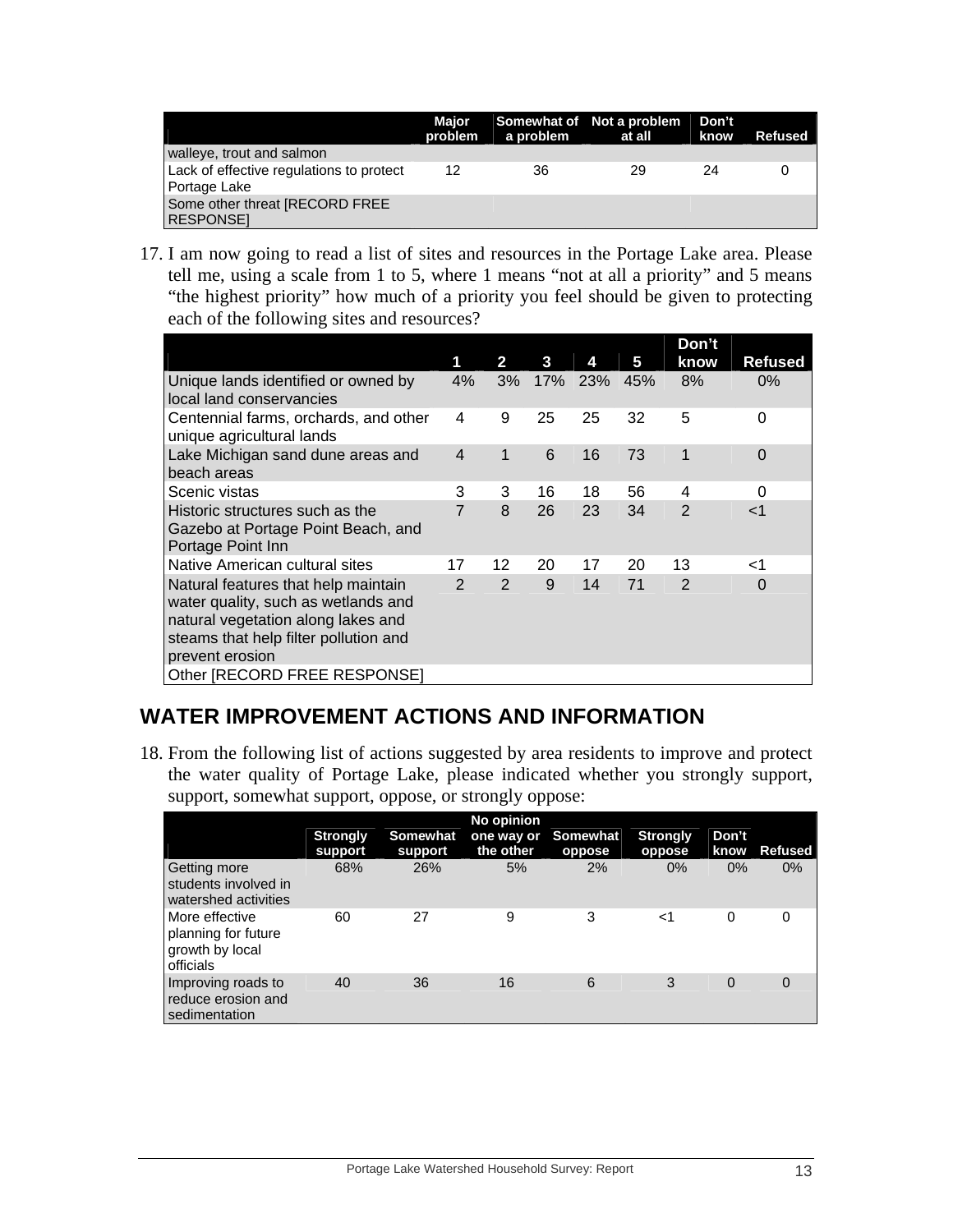|                                                                                                                                    |                            |                     | No opinion              |                    |                           |               |                |
|------------------------------------------------------------------------------------------------------------------------------------|----------------------------|---------------------|-------------------------|--------------------|---------------------------|---------------|----------------|
|                                                                                                                                    | <b>Strongly</b><br>support | Somewhat<br>support | one way or<br>the other | Somewhat<br>oppose | <b>Strongly</b><br>oppose | Don't<br>know | <b>Refused</b> |
| Addressing<br>unplugged and<br>abandoned oil, gas<br>and mineral wells to<br>prevent groundwater<br>pollution                      | 71%                        | 16%                 | 9%                      | 3%                 | $< 1\%$                   | $0\%$         | 0%             |
| Expanding use of<br>storm water<br>detention basins,<br>rain gardens and<br>other methods to<br>reduce surface<br>runoff pollution | 50                         | 34                  | 12                      | $\overline{4}$     | $<$ 1                     | $\Omega$      | $\Omega$       |
| Protecting and<br>expanding the<br>natural vegetative<br>strips along<br>shoreline areas of<br>rivers and streams                  | 45                         | 32                  | 12                      | 8                  | 3                         | $<$ 1         | $\Omega$       |

19. I am now going to read a list of possible sources of information about the quality of the water in Portage Lake. Please **indicate** how much of your information *about Portage Lake* comes from each of the sources that I name:

|                                                                                                                                                        |                |                |             |             | Don't |                |
|--------------------------------------------------------------------------------------------------------------------------------------------------------|----------------|----------------|-------------|-------------|-------|----------------|
|                                                                                                                                                        | Most           | A lot          | <b>Some</b> | <b>None</b> | know  | <b>Refused</b> |
| Local newspapers (Manistee News<br>Advocate, Traverse City Record<br>Eagle, Ludington Daily News, etc.,<br>either hard copy or electronic<br>versions) | 21%            | 16%            | 46%         | 16%         | $1\%$ | $0\%$          |
| Local news on the television                                                                                                                           |                | 10             | 49          | 34          | 1     | 0              |
| Local cable access television station                                                                                                                  | 1              | 4              | 23          | 68          | 3     | $\Omega$       |
| Public meetings                                                                                                                                        | 8              | 14             | 39          | 36          | 2     | 0              |
| Newsletter delivered to your home                                                                                                                      | 10             | 17             | 42          | 32          | 0     | 0              |
| Public service announcements on the<br>radio                                                                                                           | 1              | $\overline{2}$ | 27          | 69          | 1     | 0              |
| Information bulletin boards at grocery<br>stores, the post office, and other<br>public buildings                                                       | $\overline{2}$ | 5              | 46          | 46          | 1     | $\Omega$       |
| Internet sources such as e-mails,<br>newsletters, listservs, blogs, etc.                                                                               | 1              | 4              | 26          | 68          | 1     | ا>             |

20. I will read a list of organizations, people, and groups. If you received information about the Portage Lake Watershed, its problems and proposed remedies from these individuals or organizations, please tell me if you would trust the information All of the time, Most of the time, some of the time, or none of the time?

|                                                 | All of the<br>time | <b>Most of</b><br>the time | Some of<br>the time | None of<br>the time | Don't<br>know | <b>Refused</b> |
|-------------------------------------------------|--------------------|----------------------------|---------------------|---------------------|---------------|----------------|
| Local township, village, or<br>tribal officials | 5%                 | 33%                        | 52%                 | 6%                  | 3%            | $0\%$          |
| Manistee County Health<br>Department            | 14                 | 49                         | 28                  |                     | 5             | ا >            |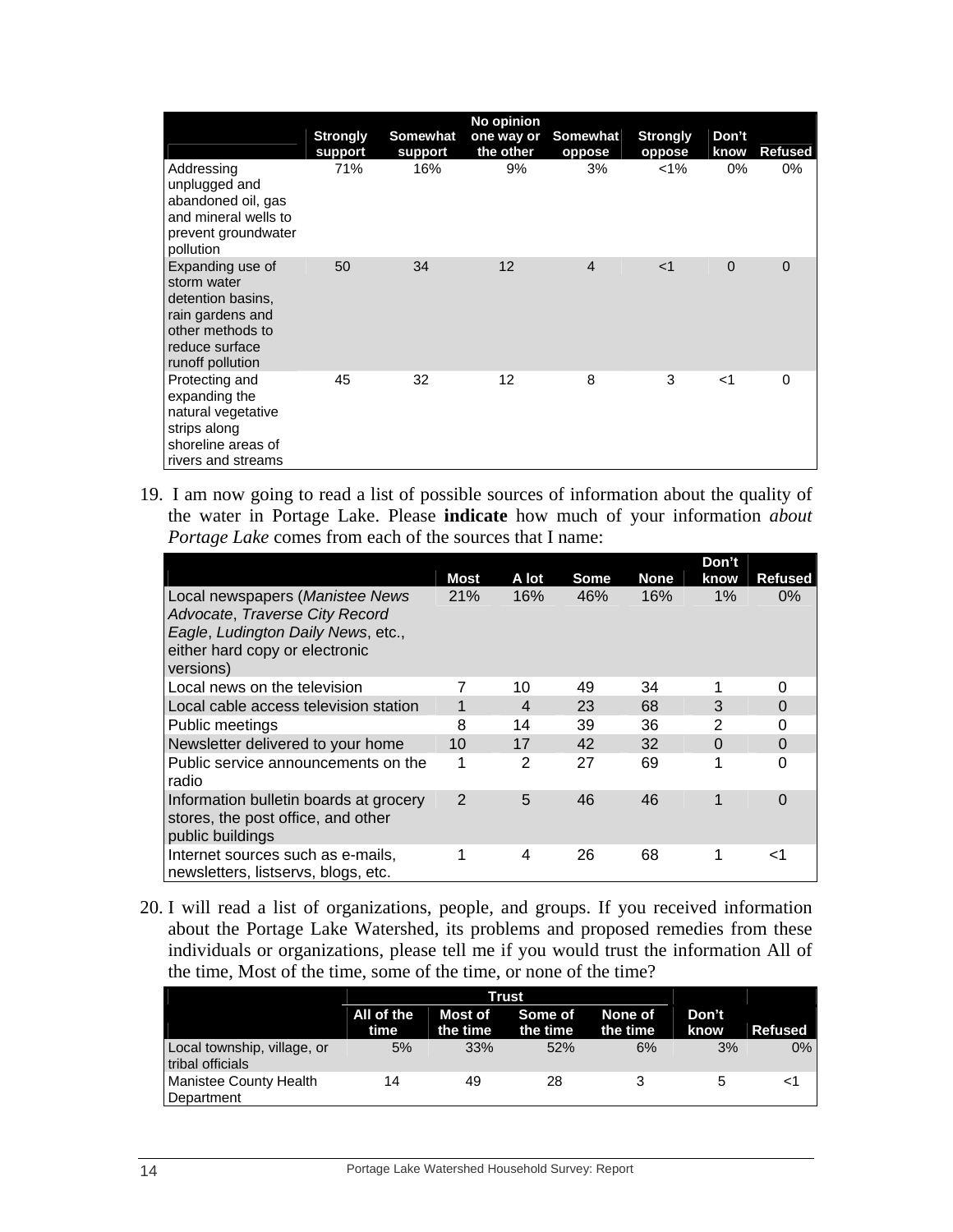|                                                                                                  |                    | <b>Trust</b>               |                     |                     |               |                |
|--------------------------------------------------------------------------------------------------|--------------------|----------------------------|---------------------|---------------------|---------------|----------------|
|                                                                                                  | All of the<br>time | <b>Most of</b><br>the time | Some of<br>the time | None of<br>the time | Don't<br>know | <b>Refused</b> |
| Michigan Department of<br><b>Environmental Quality</b>                                           | 10                 | 38                         | 42                  | 5                   | 5             | 0              |
| U.S. Environmental<br><b>Protection Agency</b>                                                   | 8                  | 29                         | 48                  | 11                  | 5             | 0              |
| Your neighborhood/lake<br>association                                                            | 17                 | 49                         | 30                  | $\overline{2}$      | 3             | 0              |
| Michigan Department of<br><b>Natural Resources</b>                                               | 12                 | 44                         | 38                  | $\overline{4}$      | 1             | $<$ 1          |
| University Extension,<br>professors and scientists                                               | 18                 | 45                         | 31                  | 3                   | 3             | $<$ 1          |
| <b>Manistee Conservation</b><br><b>District</b>                                                  | 14                 | 42                         | 32                  | 3                   | 8             | $<$ 1          |
| United States Department<br>of Agriculture's Natural<br><b>Resources Conservation</b><br>Service | 9                  | 39                         | 37                  | 8                   | 8             | 0              |
| Other [RECORD FREE<br><b>RESPONSE</b>                                                            |                    |                            |                     |                     |               |                |

# **INFORMATION ABOUT YOUR RESIDENCE**

21. How long have you had a residence in Manistee County? [RECORD WHOLE NUMBER]

| 1 to 5 years     | 7% |
|------------------|----|
| 6 to 10 years    | 12 |
| 11 to 20 years   | 25 |
| 21 to 30 years   | 18 |
| 31 to 40 years   | 14 |
| 41 to 50 years   | 10 |
| 51 years or more | 14 |
| Don't know       |    |
| Refused          |    |

22. Which of the following best describes the use of your property in Manistee County?

| Year-round/Full-time resident                  | 73% |
|------------------------------------------------|-----|
| Own property in the area but do not live there |     |
| Seasonal resident [NOTE: ALSO ASK              | 26  |
| RESPONDENTS Q23 BELOW]                         |     |
| Vacation renter                                | ا>  |
| Don't know                                     |     |
| Refused                                        |     |

[IF SEASONAL RESIDENT ASK Q23]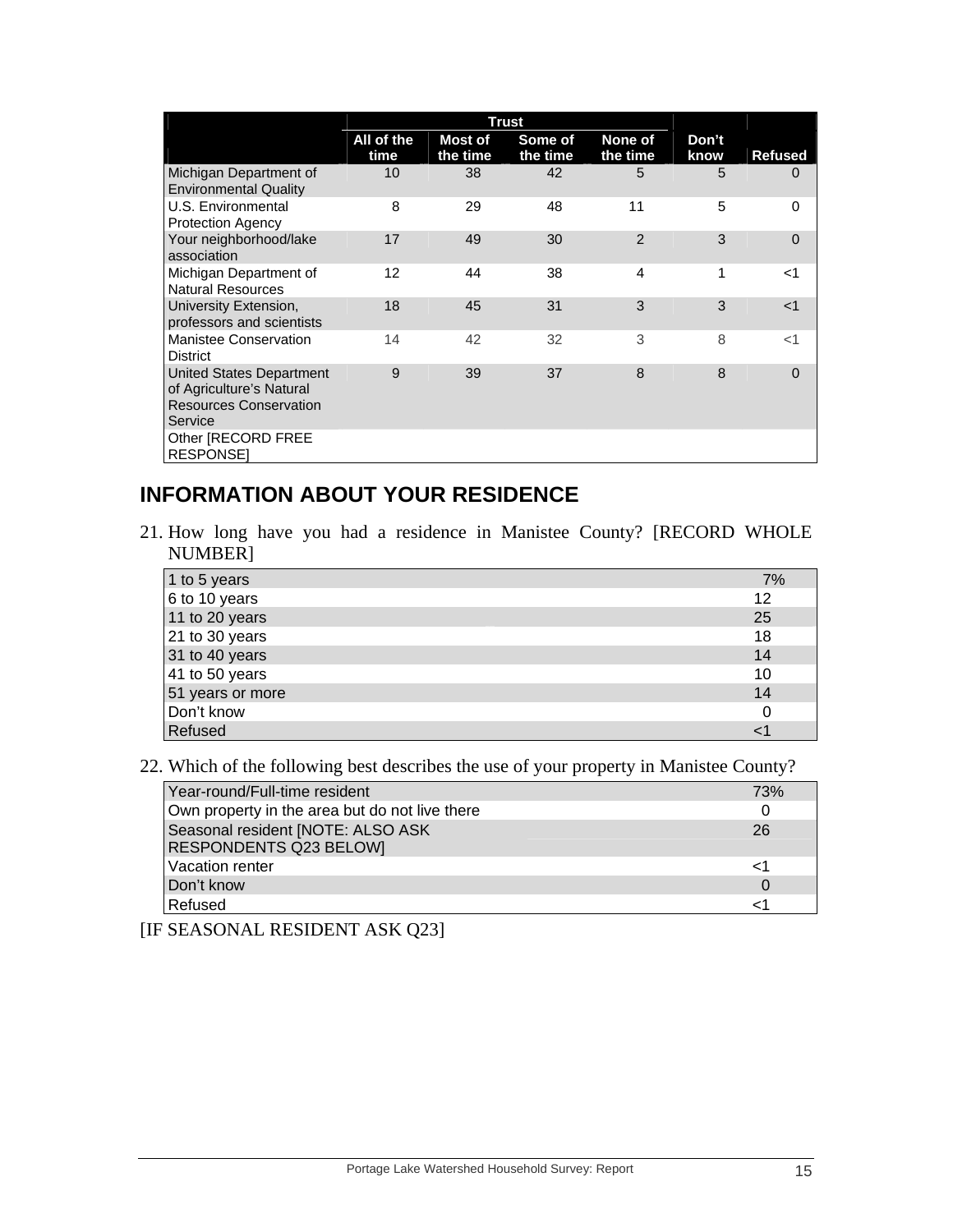23. How many days a year do you spend at your property in Manistee County?

| $0 - 10$ days     | 0% |
|-------------------|----|
| $11 - 30$ days    | 5  |
| $31 - 90$ days    | 30 |
| More than 90 days | 66 |
| Don't know        |    |
| Refused           |    |

24. How many people are in your household? \_\_\_\_\_\_\_ [RECORD WHOLE NUMBER]

| One        | 16%   |
|------------|-------|
| Two        | 55    |
| Three      | 8     |
| Four       | 6     |
| Five       | 10    |
| Six        | 2     |
| Seven      |       |
| Eight      | <1    |
| Nine       | $<$ 1 |
| Don't know | 0     |
| Refused    | <1    |

25. Do you maintain a grass lawn at your residence?

| Yes        | 80% |
|------------|-----|
| No         | 19  |
| Don't know |     |
| Refused    |     |
|            |     |

26. Do you have a seawall or bulk head on the lake side of your residence?

| Yes                        | <b>20%</b> |
|----------------------------|------------|
| <b>No</b>                  | 57         |
| Not applicable/Not on Lake | 23         |
| Don't know                 |            |
| Refused                    |            |

#### 27. Do you have a washing machine?

| Yes        | 92% |
|------------|-----|
| No         |     |
| Don't know |     |
| Refused    |     |

### 28. Do you have a garbage disposal?

| Yes        | 12% |
|------------|-----|
| No         | 57  |
| Don't know |     |
| Refused    |     |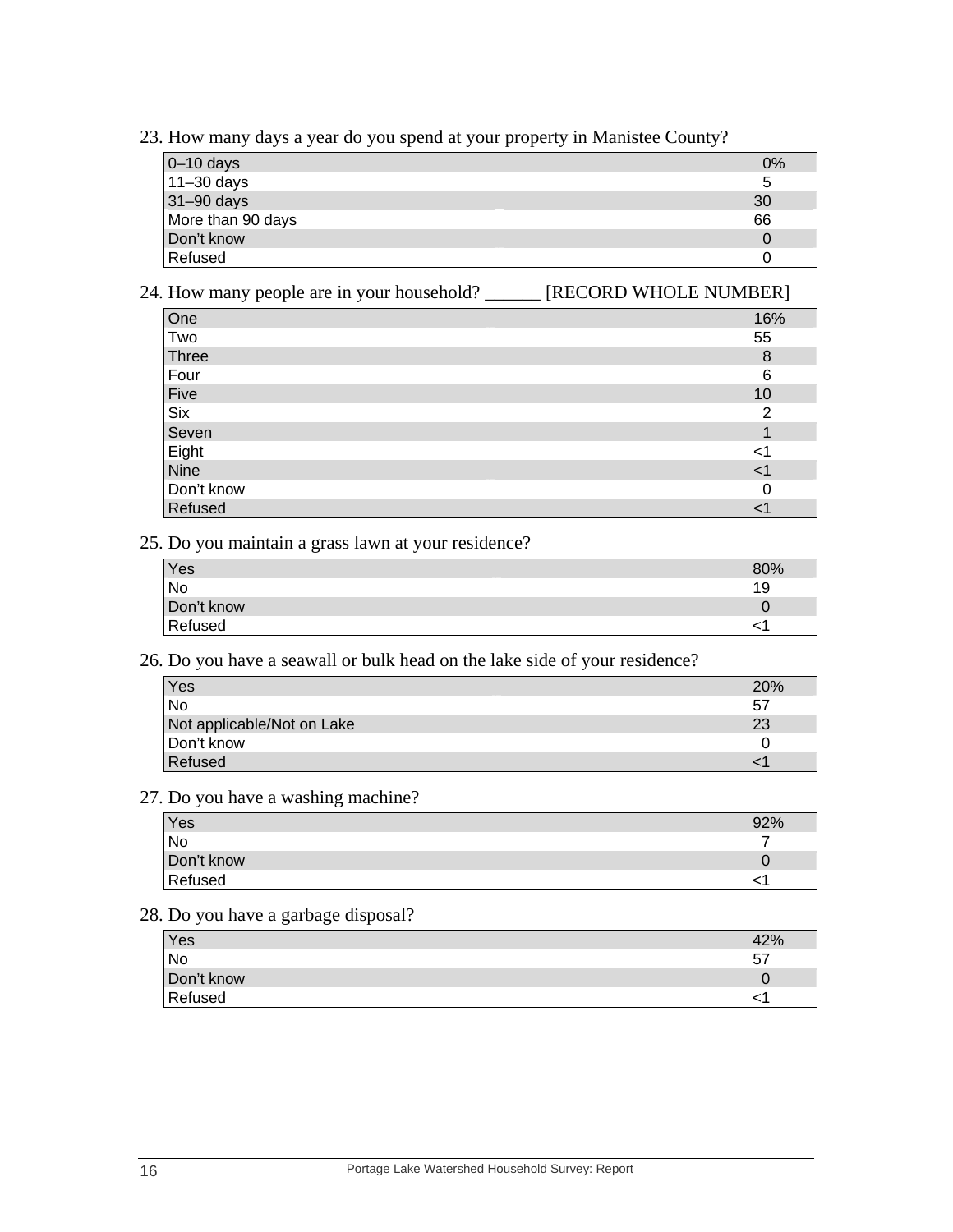29. Do you have a dishwasher?

| Yes        | 70% |
|------------|-----|
| No         | 29  |
| Don't know |     |
| Refused    |     |

#### 30. How many bathrooms does your residence have? [RECORD NUMBER]

| One        | 24% |
|------------|-----|
| Two        | 47  |
| Three      | 20  |
| Four       | 6   |
| Five       | റ   |
| Six        |     |
| Don't know |     |
| Refused    |     |

### 31. Is your residence served by a septic system?

| Yes [GO TO Q32]  | 82% |
|------------------|-----|
| No [SKIP TO Q34] | 18  |
| Don't know       |     |
| Refused          |     |

#### 32. How old is your septic system? [RECORD YEARS]

| 1 to 5 years     | 21% |
|------------------|-----|
| 6 to 10 years    | 24  |
| 11 to 20 years   | 26  |
| 21 to 30 years   | 16  |
| 31 to 40 years   | 8   |
| 41 to 50 years   | 5   |
| 51 years or more |     |
| Don't know       |     |
| Refused          |     |

#### 33. In the last five years, have you had your septic tank inspected and/or pumped out?

| 85% |
|-----|
| 15  |
|     |
|     |
|     |

### **INFORMATION ABOUT YOU**

#### 34. Gender? [RECORD BY OBSERVATION]

| Male       | 50% |
|------------|-----|
| Female     | 50  |
| Don't know |     |
| Refused    |     |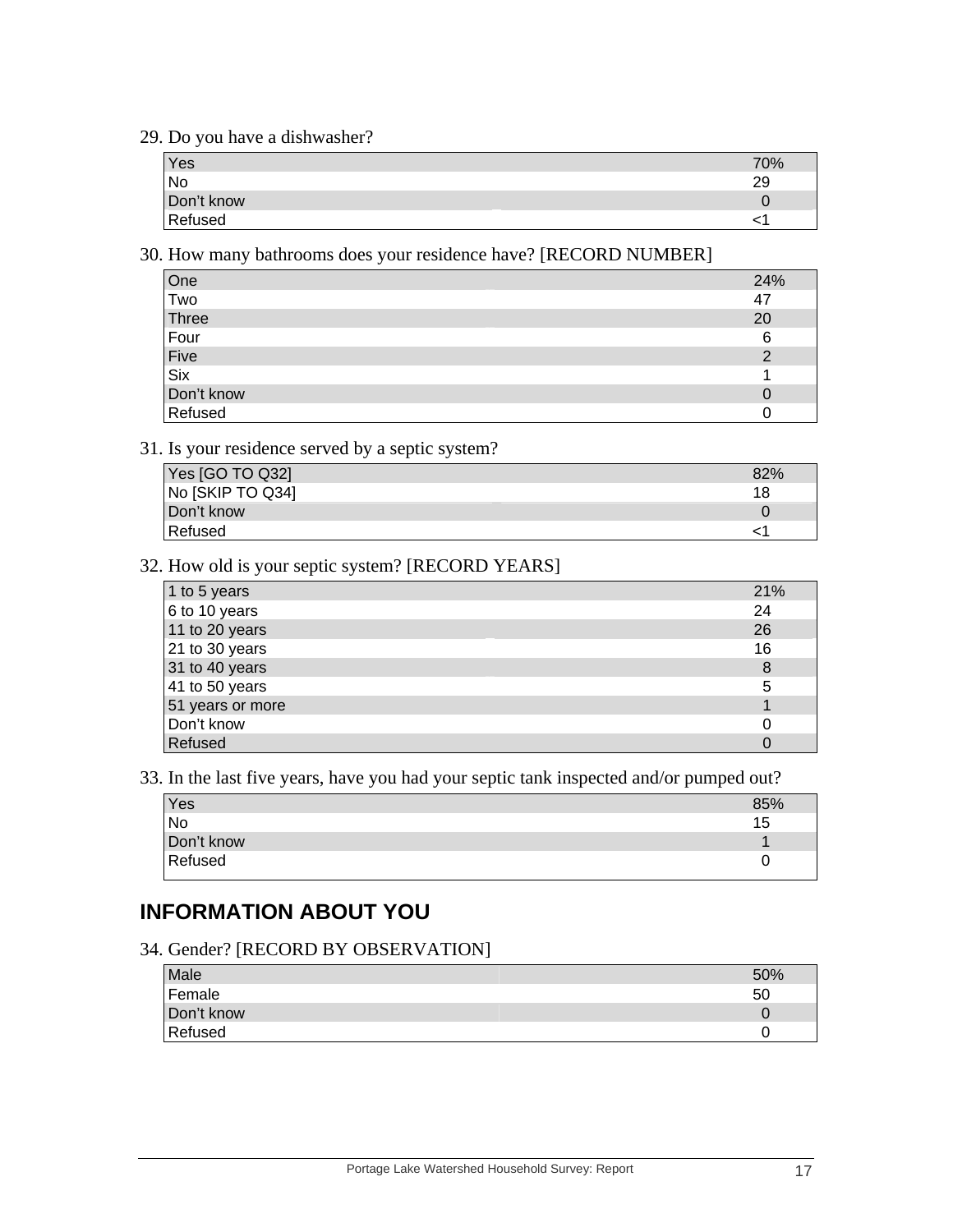35. What is your age? [RECORD AS YYYY; DON'T KNOW=8888; REFUSED=9999]

| 18 to 24 years   | 2%       |
|------------------|----------|
| 25 to 34 years   | 5        |
| 35 to 44 years   | 6        |
| 45 to 54 years   | 16       |
| 55 to 64 years   | 30       |
| 65 years or more | 41       |
| Don't know       | $\Omega$ |
| Refused          |          |

#### 36. Describe your level of education:

| Some high school                                  | 1%    |
|---------------------------------------------------|-------|
| High school graduate                              | 14    |
| Vocational/Technical school or associate's degree | 11    |
| Some college                                      | 21    |
| College graduate                                  | 26    |
| Postgraduate study or degree                      | 26    |
| Don't know                                        | $<$ 1 |
| Refused                                           | م -   |

### **FREE RESPONSES**

- About the Port Point Inn; the development on the marina occurring further out into the lake; boat rental safety issues; irresponsible people not training or knowing regulations well enough concerning public safety and common sense.
- Before they put the buoy in, the jet skiers were coming closer than they should to the swimmers. We had some safety concerns; still do, occasionally, but before the buoy the jet skiers were more of a problem than they are now.
- **Between fishermen and boaters, charter captains and pleasure fisherman, rental fleets** and the local people.
- Between general fishermen and jet skis. Jet skis should be banned, or their riders should be required to take training courses. Sometimes they're lewd, too. I've had several close calls. I don't like the risks to my grandchildren.
- Between sportsmen and recreation-minded, and private property owners who won't compromise. Naturalists vs. hunters. Only workable solution is a 3-way marriage between affluent summer-only property owners, sportsmen, and local residents.
- Between water skiers and fishing.
- Coming into the lake at night a troller didn't have their running light on; suddenly they flipped them on and before I knew it, I was right on top of him; this could have been a major collision; clearly a regulation issue unobserved.
- Development of Portage Point Inn in helter-skelter way; annoys summer residents.
- Fisherman slightly bothered by them. If you are slowly drifting they come too close and too fast where it is definitely an interruption. Personal watercraft is half the problem.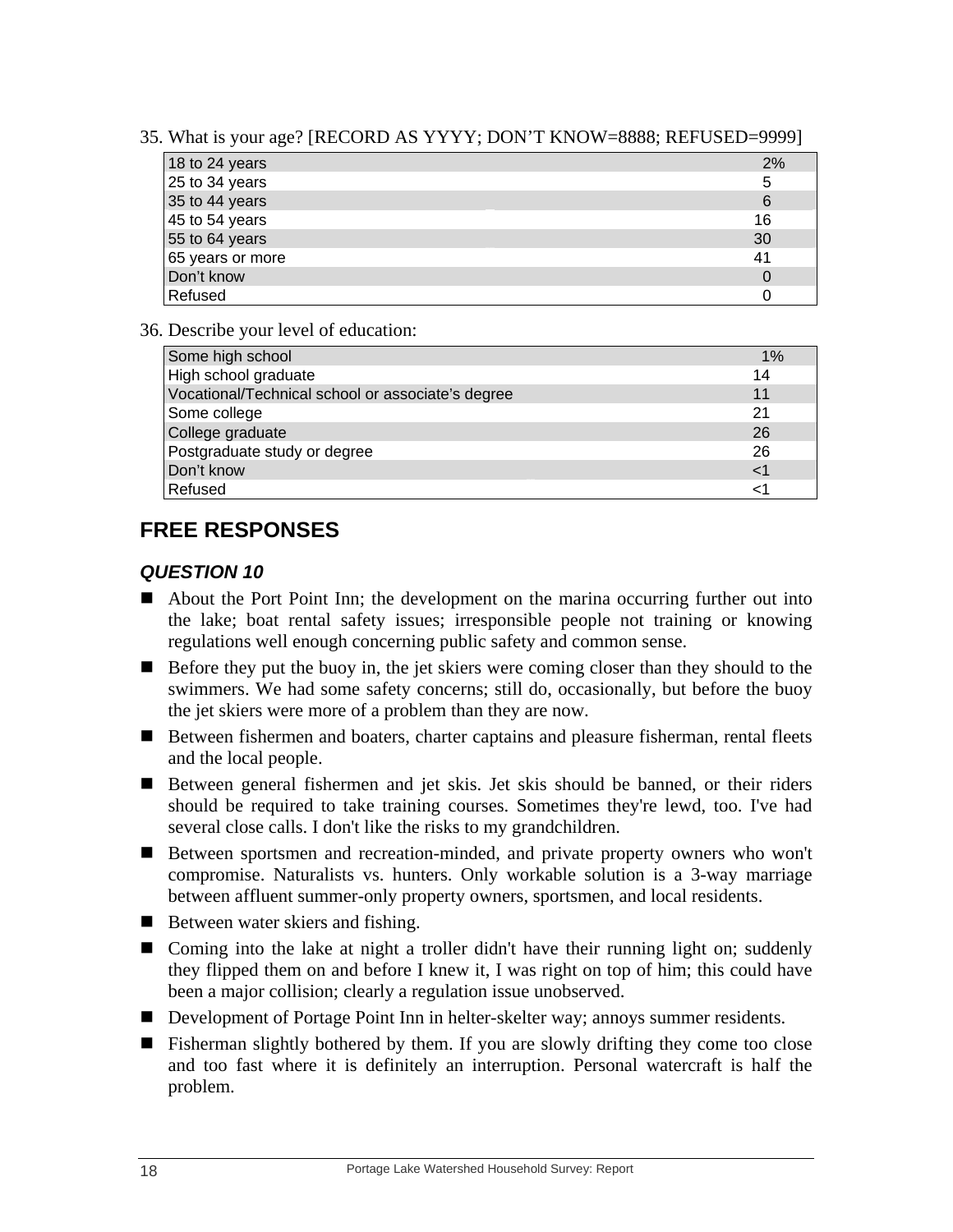- Here's a personal gripe: visitors come and use my private dock. They bring trash down, but don't take it back. They drive over my lawns. They party at night. Actually, most people are very decent, but there are some careless ones.
- I know I was fishing, the skiers and jet skiers come entirely too close to my boat; obviously a safety factor as well as a consideration issue; the people seem to be, in a word, "inconsiderate."
- I know that sometimes it's hard for wind-surfers to find a good access or usable area that doesn't upset some people.
- I occasionally hear words exchanged between locals and down-staters.
- Indians nets...opposition hurting tourism. Got them spread all the way down south of Manistee, discouraging fishermen from going out on the big lake.
- I've seen arguments between recreational users and fishers where fisherman are active in a part of the lake where they shouldn't be.
- $\blacksquare$  Jet ski and runabouts; my niece was out about 75 ft. from our cottage shore area on the lake when my niece was almost hit; jet ski came within 10 ft. of her while she was swimming; jet skis also encroached when we're fishing; it's terrible.
- Jet ski buzz the fisherman—early morning and evening—no time limit at Portage should be.
- If Jet skiers coming too close to boats and the kids swimming; also the noise and exhaust fumes from the jet skis.
- $\blacksquare$  Jet skiers coming too close to the dock or the swimmers.
- $\blacksquare$  Jet skiers coming too close to the swimming area; major problem.
- Jet skiers disturbing fishing areas as well as power boats once in awhile.
- $\blacksquare$  Jet skiers go through fishing areas.
- $\blacksquare$  Jet skiers traveling too close to boaters or people fishing causing wave wake issues.
- $\blacksquare$  Jet skiers were rude; they don't keep their distance; they encroach on the swimming areas; the docks are getting longer illegally; illegal diving platforms being built/used.
- Jet skis coming too close to fishermen.
- $\blacksquare$  Jet skis coming too close to the end of the dock; isn't there a regulation regarding the distance jet skis can approach the dock?
- If Jet skis coming too close to the swimming area; last year I called the police to obtain the rules of lake use concerning this issue.
- $\blacksquare$  Jet skis coming up on the beach endangering swimmers; jet skiers are inexperienced and inconsiderate; possibly too much to drink is a factor.
- $\blacksquare$  Jet skis interfering with boating/fishing.
- $\blacksquare$  Jet skis interfering with fishers.
- Moorings, use road ends, resent that unless you have property on the lake you don't belong.
- Mostly jet skis, excessive noise or they don't follow the rules of the lake going too close to the boats, but it has been handled properly by the authorities.
- Not much in the lake itself. More often at the road ends and such places.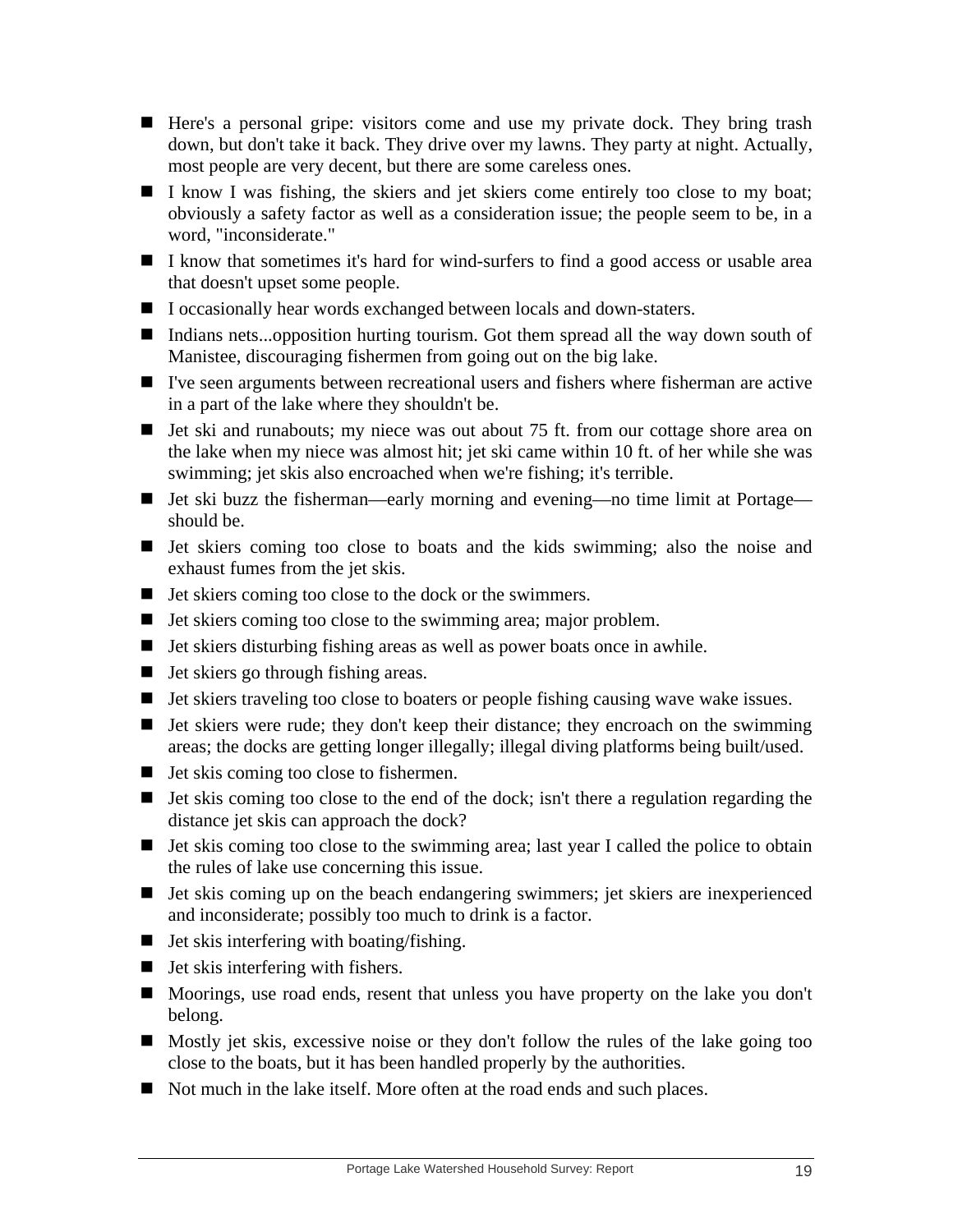- **People don't want others crossing their property. Some people close off public access.** Rulings have had to be made keeping them from keeping people off of areas designated for public access.
- **People harassing other people.**
- **People swimming in the channel; this seemed to be a regulation violation issue to me.**
- $\blacksquare$  People think they own the whole lake—denying people access.
- People with watercraft and motorboat interfering with fishing.
- **Personal watercraft coming too close to fishing boats and runabouts.**
- Primarily the ones I've observed is when those with non-powered craft are trying to get into the dock, often those with powered craft will cut in and take over, particularly some of the commercial craft; the bass fishing is the worst.
- **Private vs. public not always cooperative.**
- Problem with a jet skier; I was standing on the dock and this jet skier came dangerously close to a fishing boat like it wasn't there; could be been a bad accident.
- Recently our neighbor almost got hit by wave runner while on a wave runner; could have been bad; the girl on the other wave runner never saw him at all.
- Sailboat races have a lot of boats, which conflict with other users.
- Scooters people and boating people don't know who has the right of way—don't have respect—makes fishing unsafe-too noisy.
- Snowmobiles skipping over the water from ice to ice; this occurs at the fairground creek which goes into the lake.
- Sometimes the crowd makes it hard to get in and out of boat launches. I'm spoiled, though, because I've lived here so long.
- Sometimes too many boats in the same area—plus hotel in area without any connection to the sewer.
- Speedboats coming too close to people fishing; creating high wakes.
- Summer hotel vs. others.
- The dredging; people objected to the dredging/the noise factor in the channel.
- The fishers and the jet skiers don't get along; there's only one ramp at the city park; not enough access, nowhere near enough; there's only two spots to launch boats.
- The guys on the wave runners interfering with people who fish; encroachment of the recreational space; my understanding was that the scale/space was a 100 yard window.
- The Indians have a right to do certain things that others can't do. Sometimes there is resentment over things like that.
- The only conflict I've witnessed is the swans—they're overrunning the lake and they're aggressive. They're a population out of control.
- The swans attack the jet skiers, and everybody cheers. It's a comedy, really, but the swans don't bother us in the small boats; they know the difference.
- $\blacksquare$  The type of conflict is noise and disturbing the fishing experience.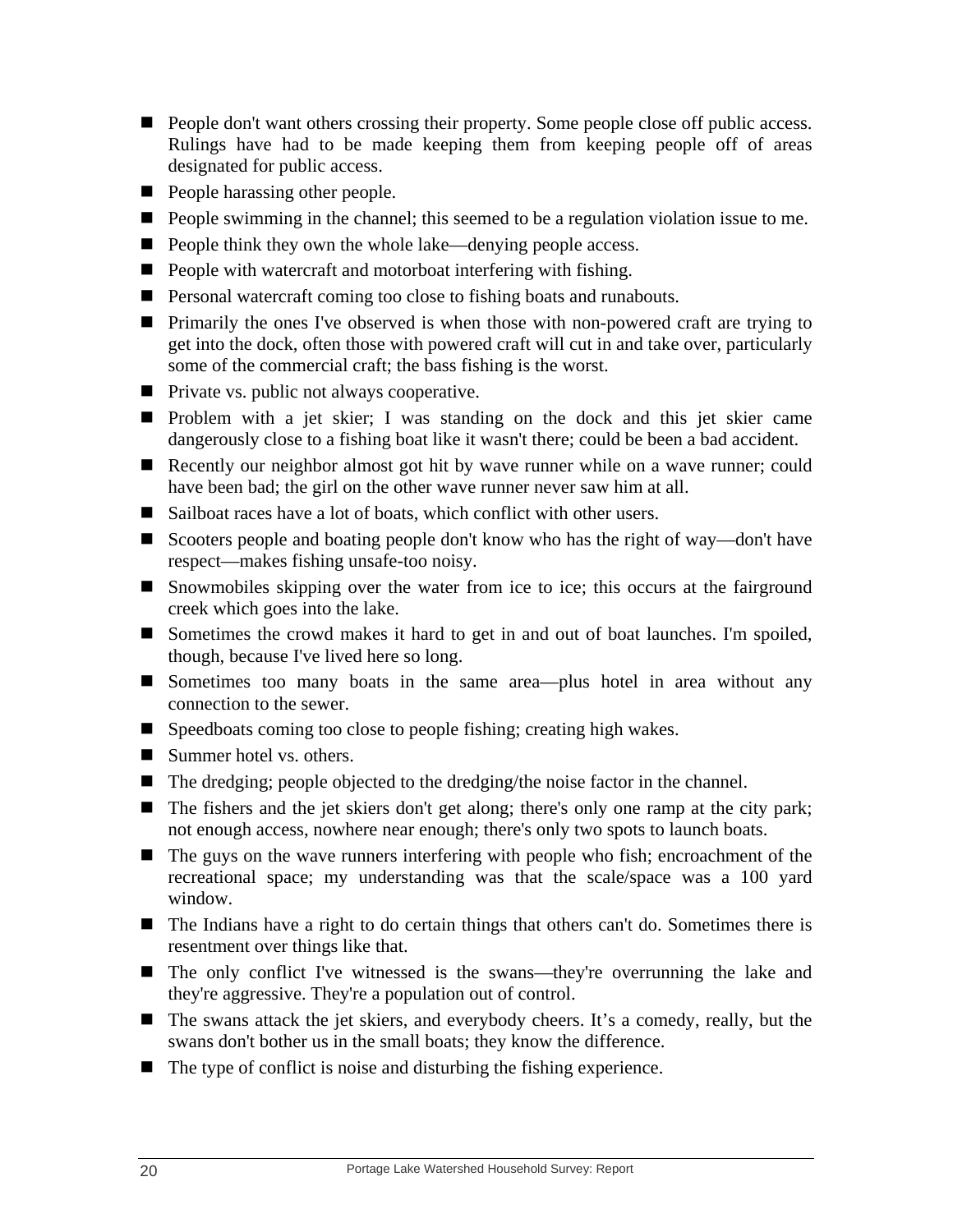- The water skiers and motorcraft users are inconsiderate of the swimmers, etc., and they violate the quiet areas at all hours making tons of noise.
- There are motorboats that take kids out from the camps and they zip by the fisherman.
- There are some sand bars that sunbathers use who are put at risk from jet skiers coming too close to the sand bars. There have been swimmers in danger because water skiers and speed boaters come too close.
- There is difficulty with unrigging your boats, and problems with launching. Amount of room to park, getting boat ready at same time as several others, no parking, blocking driveways. Tired of waiting. Only two public launches. Enlarge facilities.
- There was the "ends of the road" issue; people had appropriated them and were keeping other people from using them. The township had to get aggressive to make them available to the public.
- $\blacksquare$  They got in your wake.
- They usually involve personal watercrafts. But the situation has gotten better as the public has become better informed about what they can and cannot do.
- This is applied to supervisors, gave them access to the lake to put in the docks. There is 400 feet where there is no deed there and people in the back come down with the docks, need a marina.
- To use the marinas and the increased traffic on the lake sometimes causes arguments. Operators of different types of boats disagree from time to time.
- Water skiers sometimes a problem.
- We had a guy yell at us in our sailboat, but that doesn't really mean we can't.
- We had a jet ski accident some time ago. It was an isolated incident, but once is too much where safety is concerned. These kinds of things happen maybe twice a year or so.
- We have been yelled at by people trying to use our dock. They don't know what is public and what is private.
- We were fishing and a big charter boat came speeding through the channel creating a big wake; there's no respect for the small fishing boats in Portage Lake outside of the channel.
- When I first came here, there was strong conflict between the shoreline people and the "backlot" people. Things have mellowed a lot since then, though.
- You're fishing; jet skis coming too close; they don't try to avoid you; I see jet skis and fishermen fighting for the use of "calm water."
- You would see ignorance and thoughtlessness between the pleasure user and the fisherman.

- Aggressive swan in their area—natural waterfowl have disappeared.
- Agricultural run off from fertilizers and other land pollutants.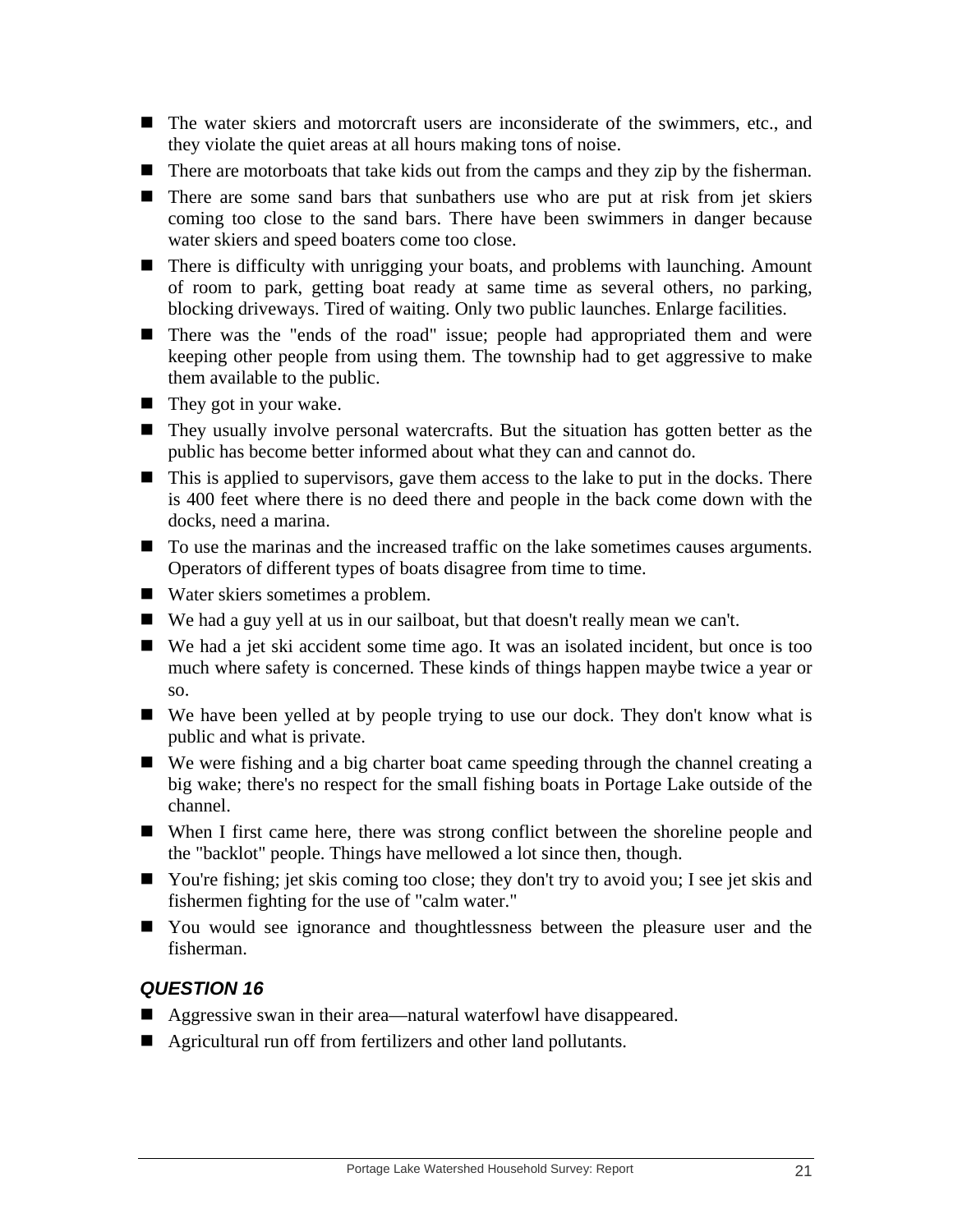- Allowing homes to be built in the wetlands; the whole overdevelopment issue; they are obstructing the view of the lake; who would want to build in the wetlands to begin with?
- As long as the marina is maintained—now digging up wetlands.
- At this moment no comments; things have changed in the number of years we've lived here; with population and growth comes problems.
- $\blacksquare$  A virus in the lake.
- Can't think of any; you covered it all.
- Certainly the dredging of the channel—if it's not dredged.
- Channel needs to be dredged.
- Channels are too shallow.
- Concerned about the overrunning of the amount of jet skis in Portage Lake; they are noisy and they pollute; they should be banned from Portage Lake completely; in Lake Michigan they would not be such a problem.
- Development on streams and creeks—DEO issued permit without reviewing issue never visited site.
- DNR docking there is something at the end that is blocking the end of the dock.
- Drainage at the easy street location; the weeds are overgrown in that area; you can't get a boat in without backing it out; clogging the motor; propeller issues.
- Dredging of the channel—major problem, major issue-really needs to be address by us. Damage to Lake Michigan from the boating traffic of the Portage Point Inn; in reverse, there's damage to Portage Point from boating traffic from Lake Michigan.
- Dredging of the Portage Lake channel.
- Enforce the zoning; the building of housing and development is obstructing the view of the lake; all of these condos going up is destroying the view of the lake; it's a crowding issue.
- Exotic species is the biggest issue.
- Factories with pollution being pumped into Lake Michigan that spreads everywhere, including Portage Lake. I think federal action is needed.
- Filling in at the channel is a problem—need it to be cleared.
- $\blacksquare$  From my lake property, I have observed wave runners disturbing the natural fish spanning cycle; they make noise and they pollute and disturb the wildlife as a whole; the shore life is gone or greatly reduced.
- $\blacksquare$  From the Portage Lake Inn, they are offering a horse riding/trailing service which is along the shoreline and on the beach; the horse droppings are unbelievable; you can't walk along the beach without dodging 40 piles of it; major maintenance issue.
- Harbor needs dredging.
- $\blacksquare$  I can think of no other issues of concern.
- If the people would respect each others' boating-, swimming-, jet skiing-related space; knowing the rules and regulations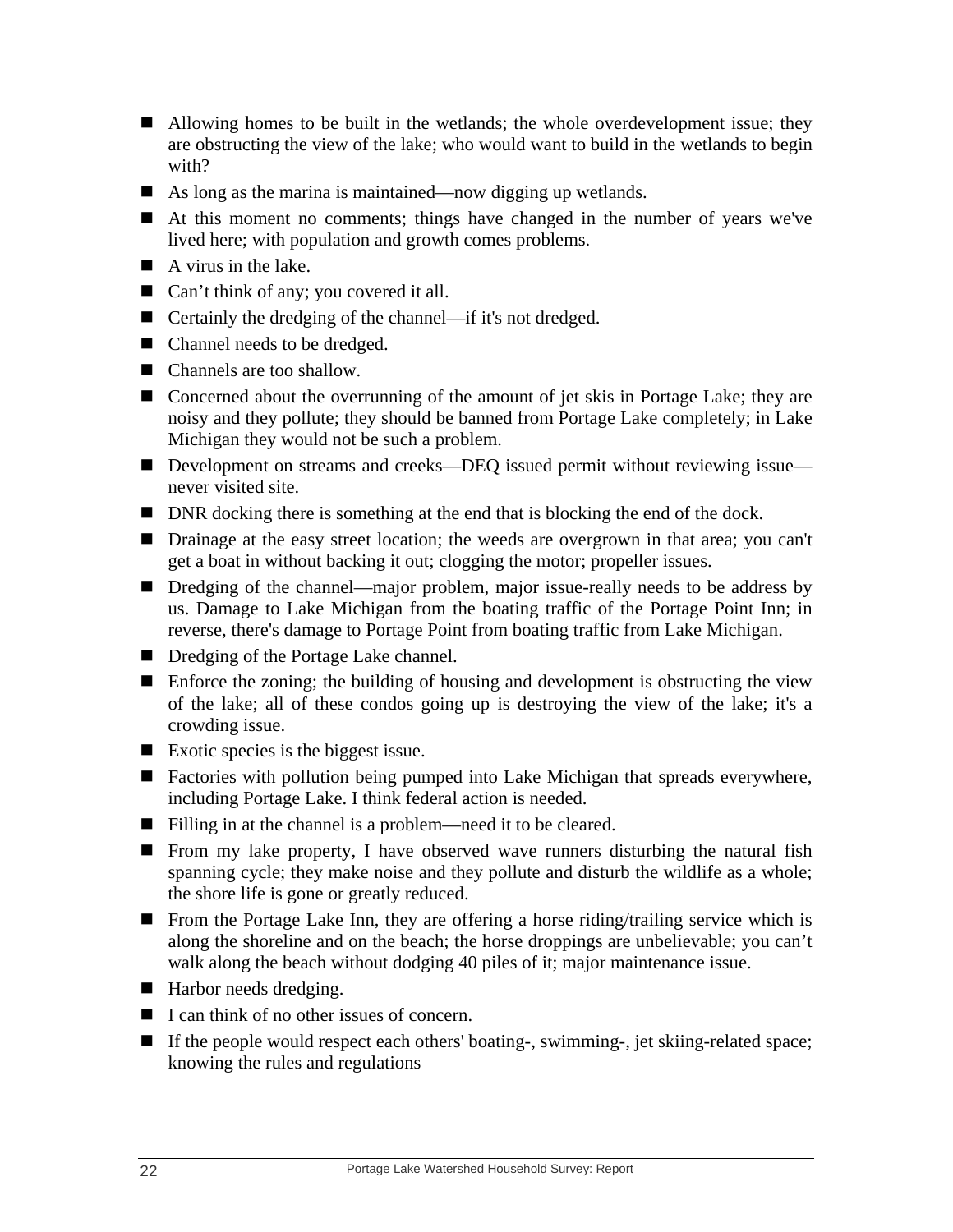- I guess my one little concern is with the streams that feed into the lake—I worry about what's coming into the lake. There's not as much salmon as there used to be.
- I guess not. The survey is quite detailed.
- I just think, I know there's some good access with the public access, I'm concerned that some of those are being contested and some residents are trying to cut those off in some ways. I see a need for more launching facilities.
- Inn getting too big, overdevelopment if they get sewers. Maybe septic-only will curtail the development.
- I think anything that's overused or too many people keyholding [sic] an area creates major problems; i.e., overbuilding, overaccess, overcrowding, overuse.
- I think the biggest problem is the village apathy toward the whole situation; the entire environmental mindset or vision needs improving; more village involvement.
- I think the lack of master planning with the Portage Inn at high seasonal use. Lacks the septic system to accommodate the marina and condo development issue is of major concern; the need of a pumping station; increased boat traffic; planning!!
- I think you covered the things in my mind; development issues and the septic tank infrastructure; use of fertilizers.
- $\blacksquare$  I think you got it pretty well covered. I think the biggie is to get to get a sewer system.
- $\blacksquare$  I think you have things pretty well covered.
- $\blacksquare$  I think you've pretty well covered them.
- It may seem insignificant, but I don't like to see dogs running loose on the beach. Also, the e-coli outbreak we had a while ago should have been a wake-up call to keep sanitation and water quality as very high priorities.
- I've sometimes seen oil tankers take on water from places like little creek by the fairgrounds. When they'd leave, you could just smell the fuel or whatever product they were carrying. They had to be serious polluters.
- I would think you hit on the major ones; the mussels and the weeds; sometimes people get swimmer's itch.
- I wouldn't want to see our lake ruined by too much development like some lakes up north. I grew up on Lake Geneva in Wisconsin, and I saw the growth exceed the capacity of the lake to support it. Development should be carefully scrutinized.
- If Jet skis, and any loud, obnoxious machines. Technology has improved them, but I still say, "get rid of 'em".
- Just carelessness from people. Just leaving their trash on the beach and glass.
- Last year whenever there was a wind from the north and south I witnessed what appeared to be suds on Portage Lake coming right up to the shore.
- Let's see...docking issues. Condo projects would like to run extensive dock out into length allowable dockage.
- Mainly pollution from boats; i.e., oil spills, garbage tossed out, inconsiderate people.
- Maybe the channel dredging. I don't know, the bottom of where we are used to be very sandy; now it's yucky mucky.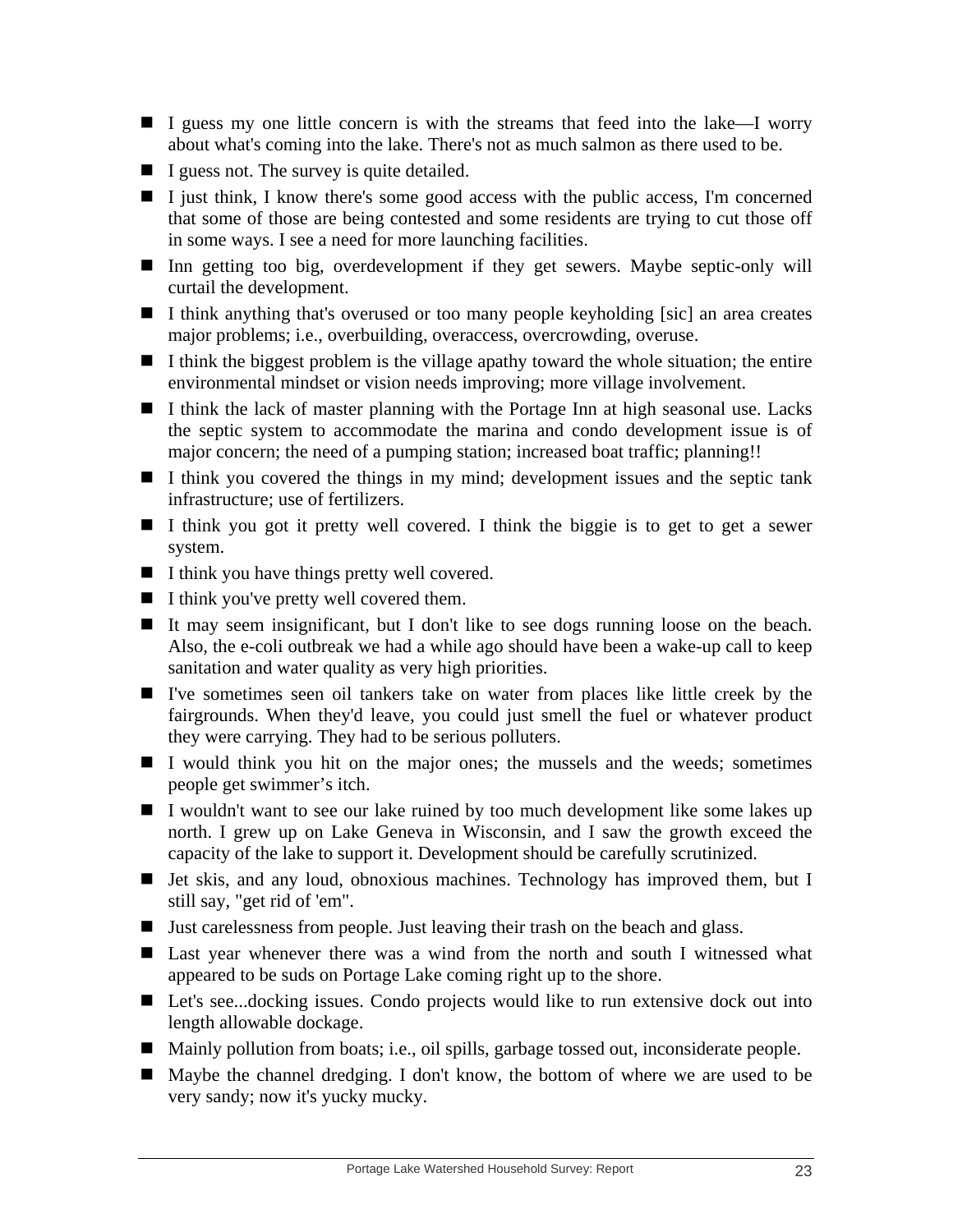- More in the past, we had a problem with the oil drilling people who would dump oil in the water. B and R would do nothing about it. We don't have this problem so much anymore.
- My biggest thing is that with the water level going down, docks are expanding or people are expanding the docks further out into the lake.
- $\blacksquare$  My friend was called, also, and we've talked. Our concerns are (1) visitors thinking they have no lasting responsibilities and (2) the condo development and related problems. We need some development for the economy, but we must plan it carefully.
- My only real concern is the water levels. They are historically low.
- New virus that has been introduced into the lake kills fish—lack of inspection for their ballast on boats—potentially harmful to humans.
- No.
- No. Concerned about the weeds.
- No. I can't add anything.
- No. I don't know how true it is, but the army engineers are not clearing out our channel anymore, we could use it. A friend of mine came with a 35-foot sailboat. He had to stay way south because the channel was not deep enough.
- No. I haven't been concerned.
- No, I think you got them all.
- No, just some of the crazy people that come to the lake—one guy points at you with his finger like a gun and acts like he's going to shoot you.
- None.
- None: I don't think so; the condition of the lake is better now and I've lived here  $60$ years.
- None other than the channel to Lake Michigan; it needs dredging; I believe that's where the boat got stuck; it's a safety issue.
- None that I can think of.
- None that I can think of at this time.
- None that I can think of not mentioned.
- None that I can think of presently.
- None; you seemed to have covered the issues; you mentioned a couple I hadn't thought of.
- No, none that come to mind.
- No, not of fhand.
- No, not really.
- No, other than industrial development on shore.
- Nope. Well, second thought: one thing is that Crystal Lake is now trying to put a public sewer system completely around that lake. That might be the long-term answer here. Presently some have it and some don't.
- Nope. You've been very thorough.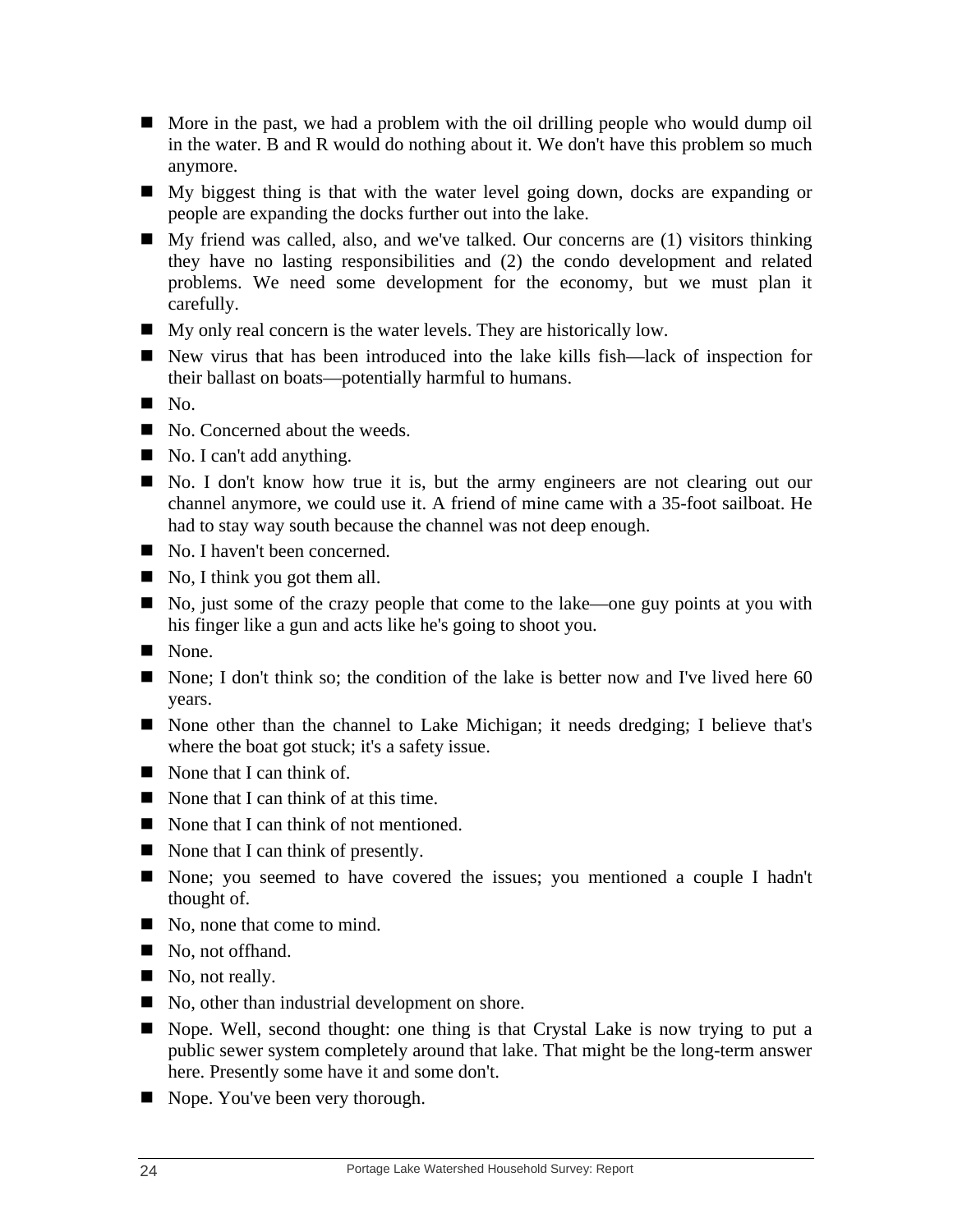- $\blacksquare$  No, sorry.
- Not at the moment.
- Not that I know of.
- $\blacksquare$  No, the survey is quite comprehensive.
- No. They have been well represented.
- Nothing comes to mind; the waterfowl numbers are down which is good; there were too many at one time in the area.
- Nothing I can think of.
- Nothing right now.
- Nothing staring right at me.
- Nothing that comes to mind off hand.
- Not now, no.
- Not off hand.
- Not off the top of the mind.
- Not on the water much anymore; that that I've seen basically there's been no real problems.
- Not really.
- Not really. Beautiful.
- Not really, except for the already-mentioned invasive species and inconsiderate usage. Also, I live right in the village across the marina, and losing the public space and open view in the area of highway N22 is a problem.
- $\blacksquare$  Not right off.
- Not right off hand.
- Not sure.
- $\blacksquare$  Not threats, but I would like to make a point here. We are limited by not having enough access for handicapped fishers. Also, a municipal marina would enhance the area for boaters and tourists.
- Not threats, exactly, but regarding the "forever" organization, I hope it has some real influence and clout. Reps should meet with the Onekema Township and village councils or whatever so that the organization is more than just a "feel good" committee.
- No. Well, the needs for dredging; but, as time goes on it will be rectified. Access to Lake Michigan from Portage needs to be kept up; also we have not had a harbor commission that could be spokesman or arbitrator for issues like these.
- One thing concerns me as we have no property rights on the lake—all the marinas are owned by the same people. They pretty much have a lock on everything. The channel has had some filling in. Low lake level is going to be a problem.
- $\blacksquare$  One you can't handle. The water table seems to be going to hand [sic] all the time.
- On Lake Michigan there is a guy who takes people on horseback rides on the beach and he does not adequately clean up the horse droppings.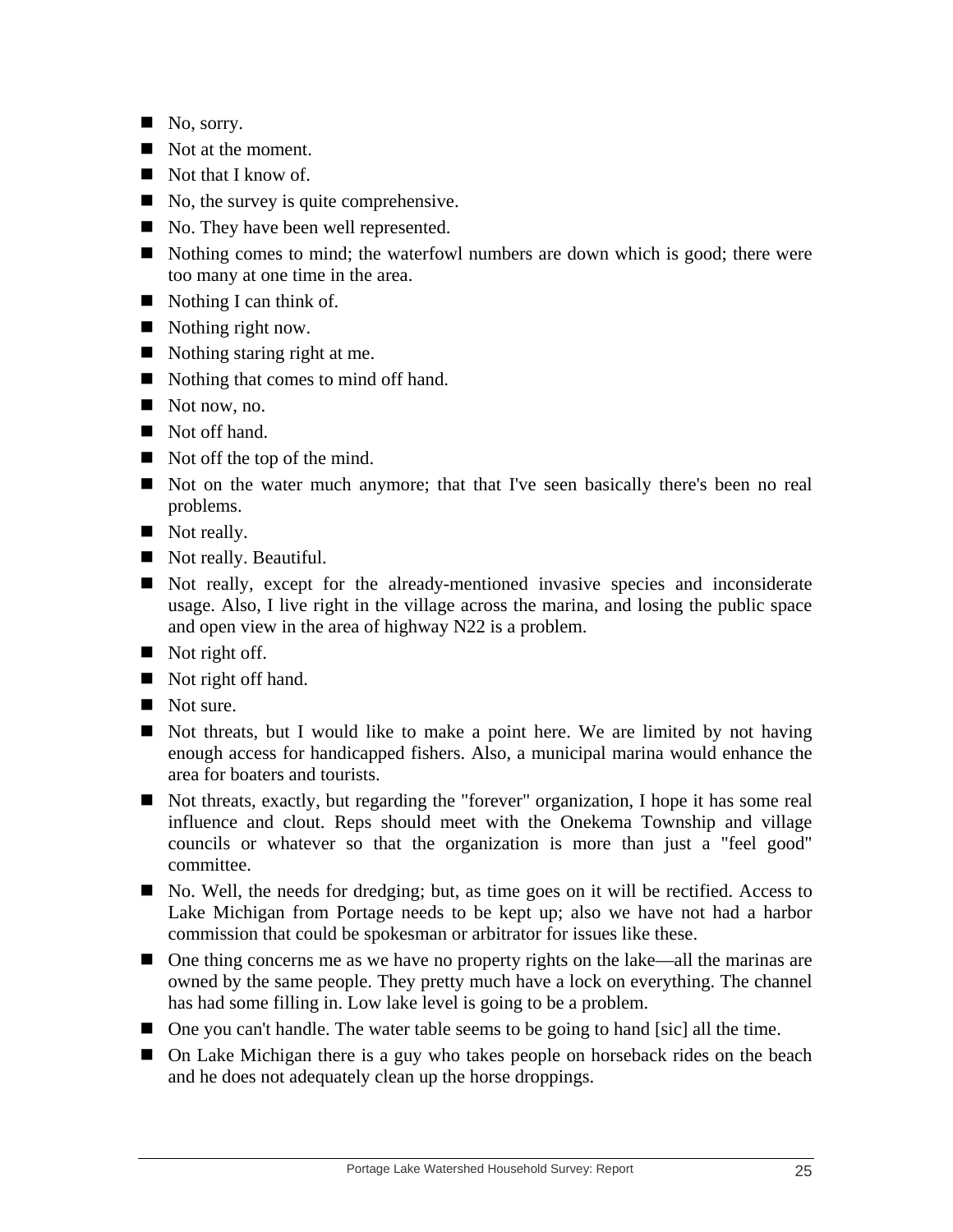- Only development and wetness area and tightly contained spaces allowing high density in a small area.
- Our biggest concern about Portage Lake is the low water level and the need of dredging badly.
- Overdevelopment.
- Overdevelopment and overdensity; mindless development in pursuit of the almighty dollar; misuse of a person's land.
- Overdevelopment. There's a lot of development, it's way too close to the water, and it sometimes impedes public access.
- Overuse of motorcraft, especially jet skis. They should be limited and regulated. Roundup is a very dangerous chemical; case against it is growing. Hard on amphibians. As bad as DDT. Monsanto Corp. lobby suppresses risks, but truth will win out.
- **People building houses; 15 years ago the area was a flood plain. Why are they** building there?
- **People leave waste on the lake when they're non-residents.**
- **Personal watercraft seem to pollute more. People might be careless with gas. This** area can be improved. Trees are good to be planted by the water to filter out pollutants.
- **Portage is a safe harbor. There will be a decrease in the lake usage without a Corps of** Eng-planned scheduled maintenance of the channel, dredging. Major problem. They wrote Portage off this year. Any size boat can't come. Not a safe harbor then.
- Public accesses are not kept open for use—owners keep their boats on it. No septic systems on the lake—public sewage system is needed.
- Public access; illegal usage of the public access area; lack of law enforcement; the law obliges the use of public access illegally.
- $\blacksquare$  Put a can there for people to put an honest voluntary donation. Right by where they launch the boats. Could help the launch areas.
- Regulation for sewer around the lake—community having an agenda.
- Right off hand I don't know.
- Run-off of gasoline spills. I'm concerned about marinas that have gas and sell gas.
- Run-off problem from watershed not on the lake but by it.
- Some do-it-yourselfers with machines tend to destroy the natural ecology, tearing out plants. The good duck hunting we once had has been hurt by development. Lake Michigan being connected helps keep things normal.
- Some things aren't under control of people—like the water levels in some areas. They're a problem, but not very controllable. Water in the big lakes was very high in 1986; level in Portage and other places is very low today. Varies.
- Some unwanted varieties of fish—gobi and others—come in off freighters to Lake Michigan. I only hope those trash fish don't get this far. Carp would be very undesirable.
- State of Michigan allowing Canada to dump garbage.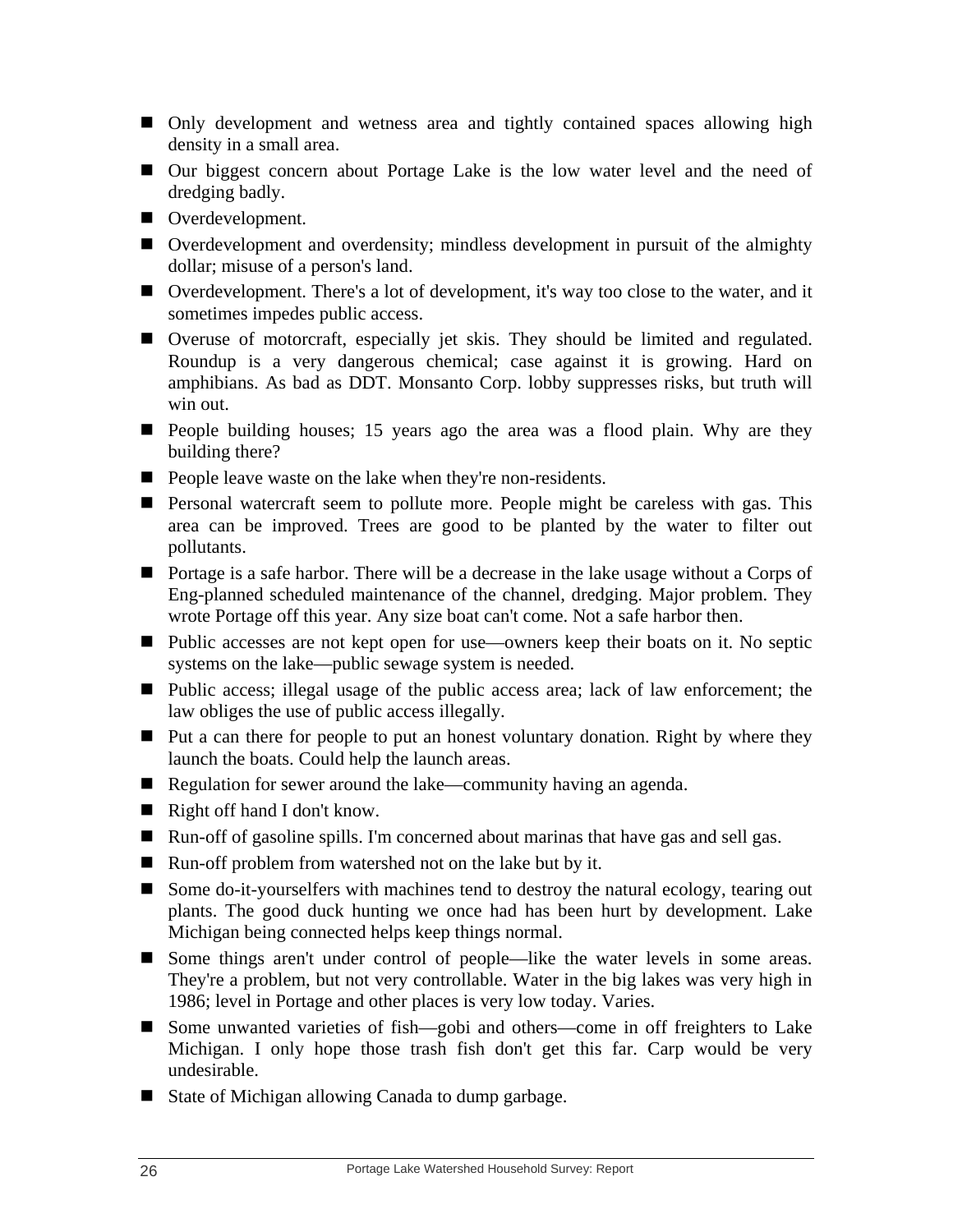- The channel is filling up with sand going out into Lake Michigan. Portage Lake could become an inland lake. I see that as a very major, major problem.
- The condition of the water; is swimmer's itch a problem with the lake; the white foam coming south to the north coming up to the shoreline and up on the beach; what is it? Is it a health problem?
- The dredging. I agree that the channel does need to be dredged, but I fear it might adversely affect the lake. And they can dredge the channel, but I don't think they should dredge to accommodate another marina.
- The Indians are using nets more and more for commercial fishing on Lake Michigan. I fear that this activity could eventually grow to overfish the lake.
- The Indians putting the nets out on the lake that kill the trout.
- The inequality in regard to the decisions that are made—what is a wetland, what isn't—seems to be no continuity to the decisions that are made—including the DEQ. They need to give reasonable answers as to how they came to decisions.
- The lack of funds to maintain the channel.
- The major threat; the pending lawsuit that the Indians have against the government; 1800's Michigan signed treaty stating that the Indians have the lake land rights until it is required for settlement.
- The marinas. They're causing a hassle. They're always trying to build over the top of the brown trout habitat, among other things.
- The north wind that blows in seems to bring in a sort of foam; there's foaming on the water on the south shore; what is it? Seemed to be excessive compared to my observations in the past.
- The only other problem is the third marina—I don't think it's needed—and the channel needs to be dredged.
- $\blacksquare$  The only thing is we are getting is an influx of sailboats that are moored off shore without the proper lighting at night—someone can get hurt—this is clearly a major collision factor.
- The public access—the boat launch part—it's a low water issue and there's only one dock—you should see the boats lined up to access the lake—this is a big problem.
- There are none that I can think of.
- There are public access issues all over the place, and Portage Lake has definitely had its share.
- There's a serious problem to the lake from the Portage Inn concerning the marina and condos being built; the septic system is inadequate and is a very imminent threat adding to the pollution of the lake in a serious way; need sewer system.
- There's heavy bass fishing tournament activity; the participants in this tournament are clearly not respecting the environment during this event.
- $\blacksquare$  The road down by the pier is incomplete and ends in a pile of rocks; are they going to complete the project?
- The salting of the roads in Michigan. Millions of tons of salt poured on the road as they don't plow anymore, they salt the roads. This has to adversely affect the lakes, the groundwater, the ecosystem-system overall.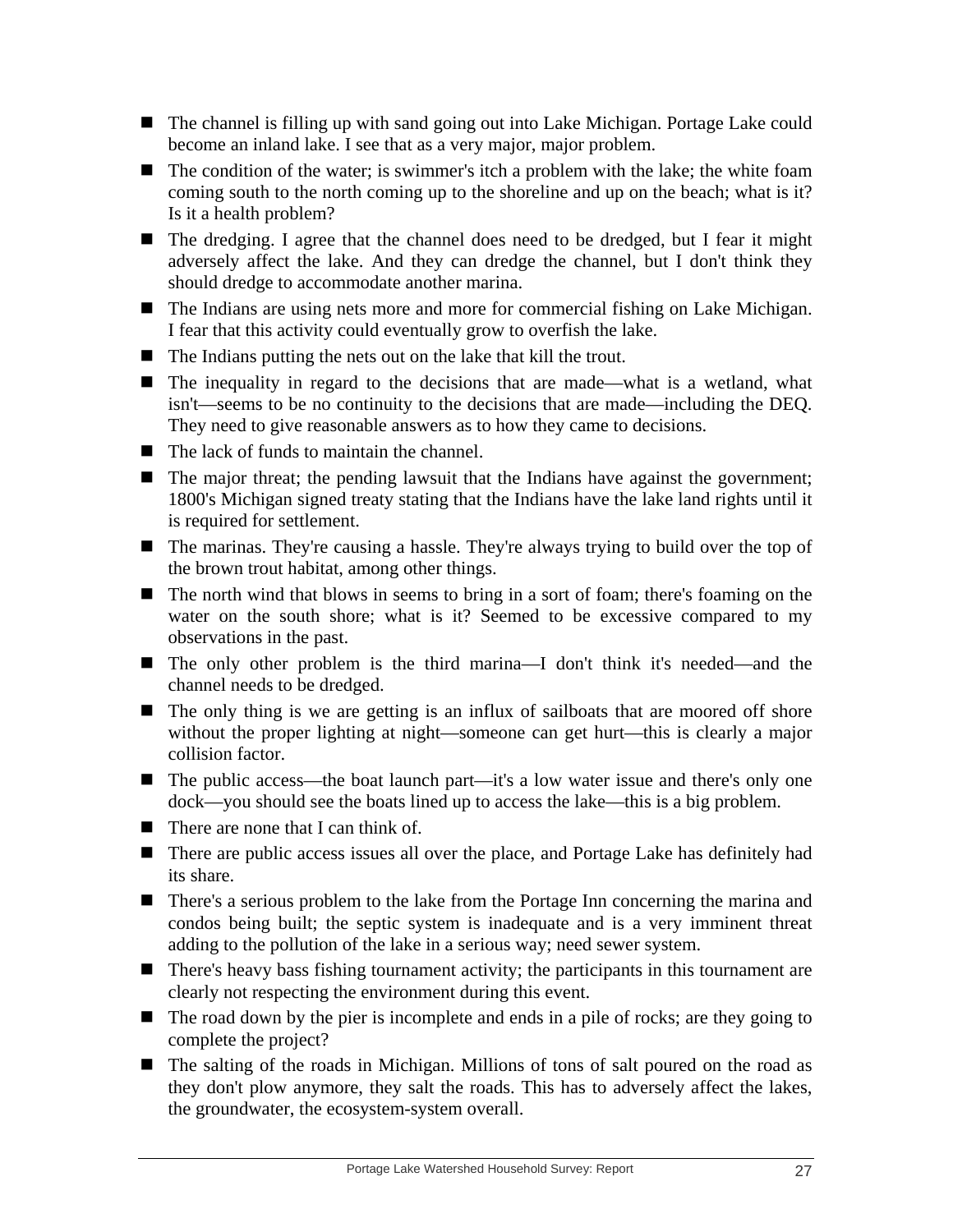- The shoreline needs to be cleaned up.
- The swans and deer.
- The swans, ducks and geese—they receive [sic] a summer itch; the fact that these animals/birds use the lake as a bathroom; the sheer numbers involved and this includes the seagulls, make for a major lake pollution issue.
- The water has been going down which I really don't like. The water table is going down.
- The water level going down and staying down; by nature the level will naturally go up and down. I've seen this through the years but now it's staying down.
- The watershed; the organization I'm involved in provides education of what fertilizers to use to prevent weed growth in the watershed.
- $\blacksquare$  They are building condos right on the lake. Big companies are doing this. Sometimes they block the views of existing cabins, etc.
- Things coming in on the ships are a big problem. Zebra mussels are just horrible. I worked at a historical museum and studied the tugs and their companies, and the ballast tanks give off pollution. When rinsing out the cargo the pollution goes in lake.
- Too many geese and swans; my son and I got a severe case of swimmer's itch.
- Too many swans. However, in the last two weeks, the number has seemed to decline.
- Unmaintained boat marinas. They're dirty. The charter boats particularly always let gas spill over the top.
- Wake level.
- Waterfowl droppings.
- We don't take care of public beaches on Lake Michigan. It's a shame. Please see that the sand is cleaned from ash and trash.
- We must watch the development and see that approvals are given with care and planning—the zoning they do is good, and I know they try to do things right.
- We need more clear info to us about water usage. Why is water lower? Global warming? How much fertilizer by measurement is getting into the water? We can't give good opinions without facts. Does toxic stuff last forever? Info like that.
- Wetland lands been getting overbuilt on. Public access availability—possible septic system around lake.
- When people get around filling the wetlands, there are only a few around here. They seem to be able to circumvent adhering to the regulations concerning the filling of the wetlands for environmental improvement.
- Where the garbage from dredging goes when dredged.
- Yes, boater pollution. Both from trash thrown overboard and from oil and exhaust materials from motors.
- **The Yes, I'm concerned about too many buildings being approved for the shoreline,** cluttering things up and restricting the views.
- Yes. The noise pollution from those ski jets is a great annoyance. I think we have to be careful about increased marina development, and also about increased commercial boat docks or condo docks.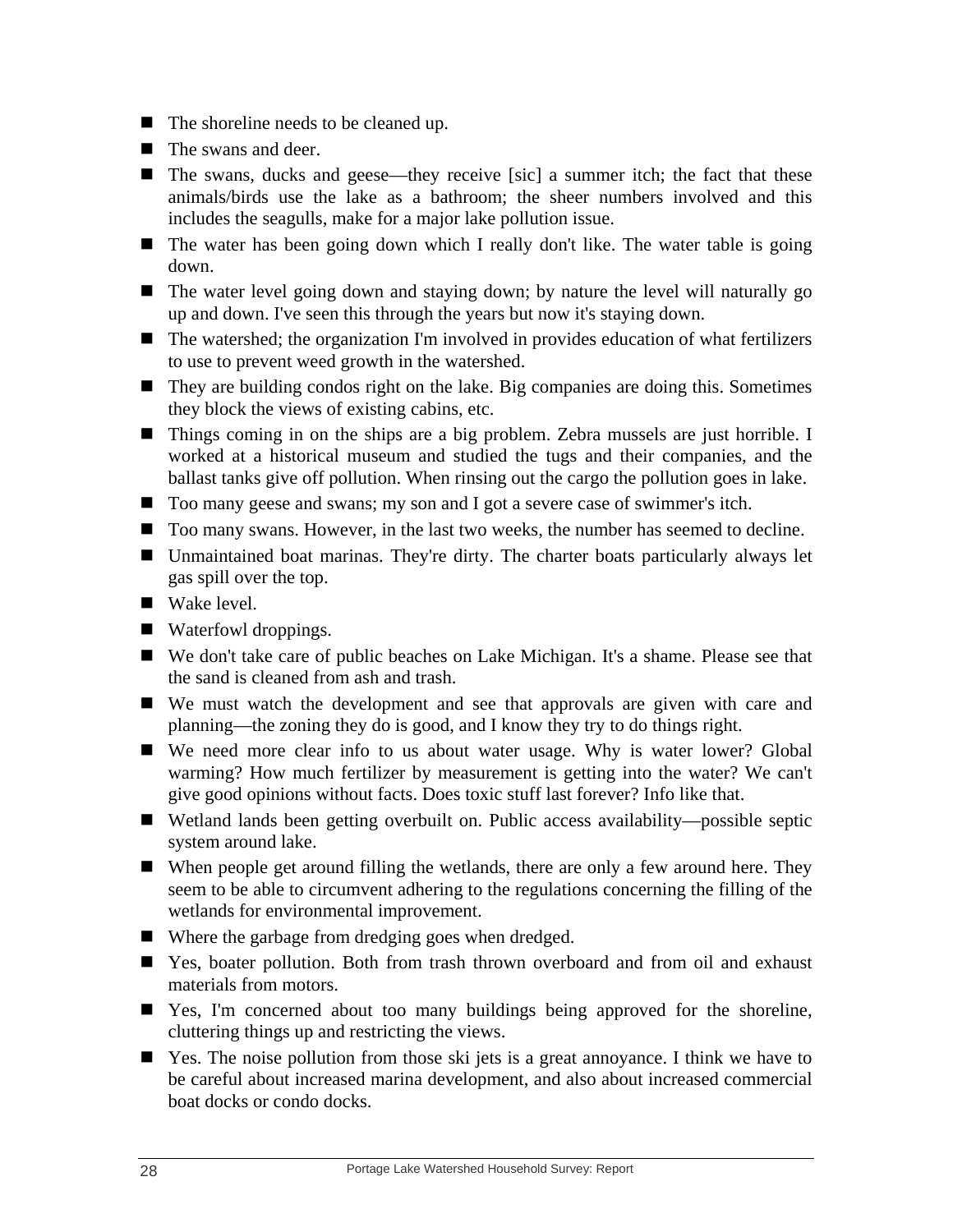- You covered it.
- You didn't mention the swan pollution. There are an incredible number of swans at the east end of the lake, leading to droppings in the water that feeds the weed, leading to increasing the growth factor.
- You have the major ones. The two most significant for me would be runoff and development.
- You mentioned the zebra mussel. Going into the lake, you'd better have some sandals on. Those creatures are sharp. I think both the federal and state agencies are going to have to address the problem of these invasive species.
- You've already mentioned the fertilizer, but people living around the lake all need to be aware of possible pollutants, just the whole thing.

- Again, the public beach on Lake Michigan. Please rake it or strain it. There is ash from bonfires and residue from parties and so on. There's some conflict about cleaning up the beach with someone in the township. Why? People want it clean!
- **Agricultural lands.**
- Air quality. It was a major threat in a town nearby. They tried to put a coal-burning electric facility in place. But for the most part, federal and state guidelines have controlled emissions, and there is not usually any risk.
- All of the shoreline needs to be protected; this freshwater lake is a "jewel to be protected."
- Angel slide is one. And the beach by the channel is important to maintain—it's used a lot.
- Artesian well sites in the area. There are wells by Little Eden and by the park in town. This is the best water around and everybody uses it. It needs to be monitored or protected.
- Can think of nothing that you haven't covered.
- Can't think.
- Can't think of any.  $(2)$
- Can we review the quality of ballast used on roads? Clean beaches are important for attracting tourists. Beach sands are dirtied from fires, charcoal, etc. Even cleaning the tables would be a good idea.
- Channels maintenance.
- Creeks flowing into portage need maintenance. Maintaining the beds and culverts should be a high priority. Right now they're not being maintained.
- Growth of Northwood's Corp. Too big. Hotel owners.
- Habitats of endangered species as identified in the watershed—here or on a state or national level. Any species not thriving should take precedence over everything, especially the almighty dollar.
- How about the walking trails, along the Manistee River—nature conservancies between Manistee and Onekema, sand dunes everywhere.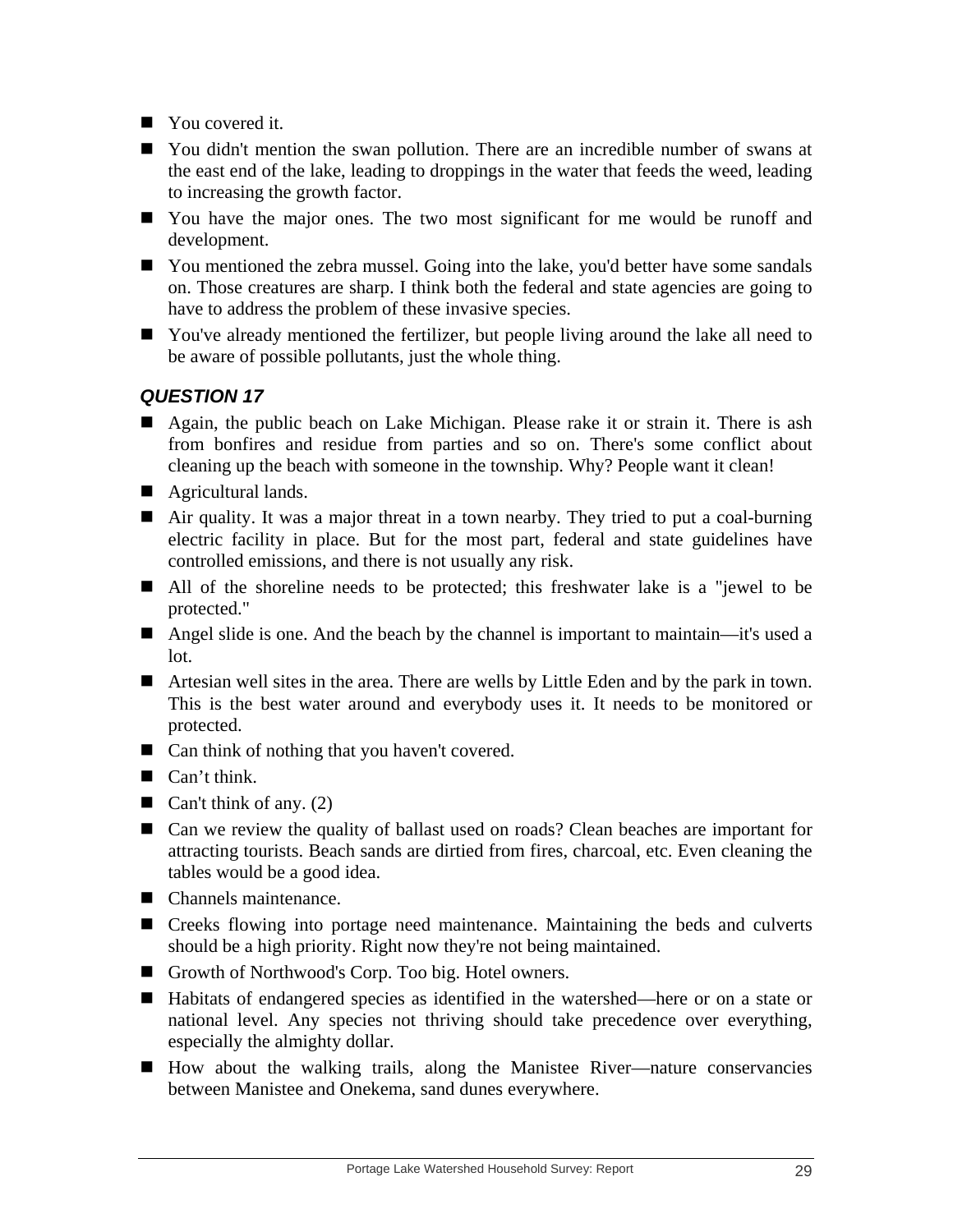- $\blacksquare$  I cannot. (2)
- I can't really. Haven't given it much thought until now.
- I can't think of anything. East end of Portage Lake, shallow, threatened water quality.
- I'd like to see senators and politicians of this state make sure that we don't divert any Great Lakes waters to anyone else for any reason! No water sold, period!!! The country sells jobs to overseas. Let's not sell our birthright to anybody!
- I don't think of any offhand.
- I guess the lake itself. Jet skiers drive too fast all the time and it becomes a serious public safety issue.
- I guess the one thing that's nice for people to walk and fish on is the south pier—that needs some work.
- I'm a bit concerned about pumping water out of the Great Lakes for things like the bottled water businesses and shipping it to say, Arizona. It has to lower groundwater levels. It's not right. It could become a serious concern for Michigan.
- I'm glad you mentioned the Portage Point Inn. That's worth a good effort.
- Include our local village park.
- Include the jetty or the pier at the point; the canal needs to be kept in good repair.
- In terms of development on the shoreline question, there's not a lot to roll back, we need to move forward to protect what we have.
- I really can't.
- I think they should be careful about putting a lot of marinas on the lake.
- I think you're pretty comprehensive on that too.
- I've read about the aggressive control and monitoring on the quality of the water.
- I wish I had known about this survey in advance. I'd have thought more about questions like this. I can't think of anything now, though.
- I would rate periodic dredging of the channel as the highest priority. Every time the channel develops inadequate clearance depths, it is a second thought, not a priority. Politicians have to suddenly scramble to find means to do it. Dredge more often.
- Local park. Boat launches frequently used, but don't always have easy access or maintained for fisherman, very shallow. City of Manistee just a beach sand screening/filter system. Why let it sit idle? Clear burnt campfire residue, diapers with it.
- In Lot of people overlook the cemeteries. Don't even care about them. Upgrade. Maintain.
- Maintain the channel, do more dredging for the channel. There was a major accident in the channel recently where a 40-foot sailboat got stuck; during the rescue process, the boat was damaged majorly and then it was just left there in the way.
- More lake access to Lake Michigan—need better sign of access.
- Natural fountains that you can get natural spring water.
- $\blacksquare$  No. (2)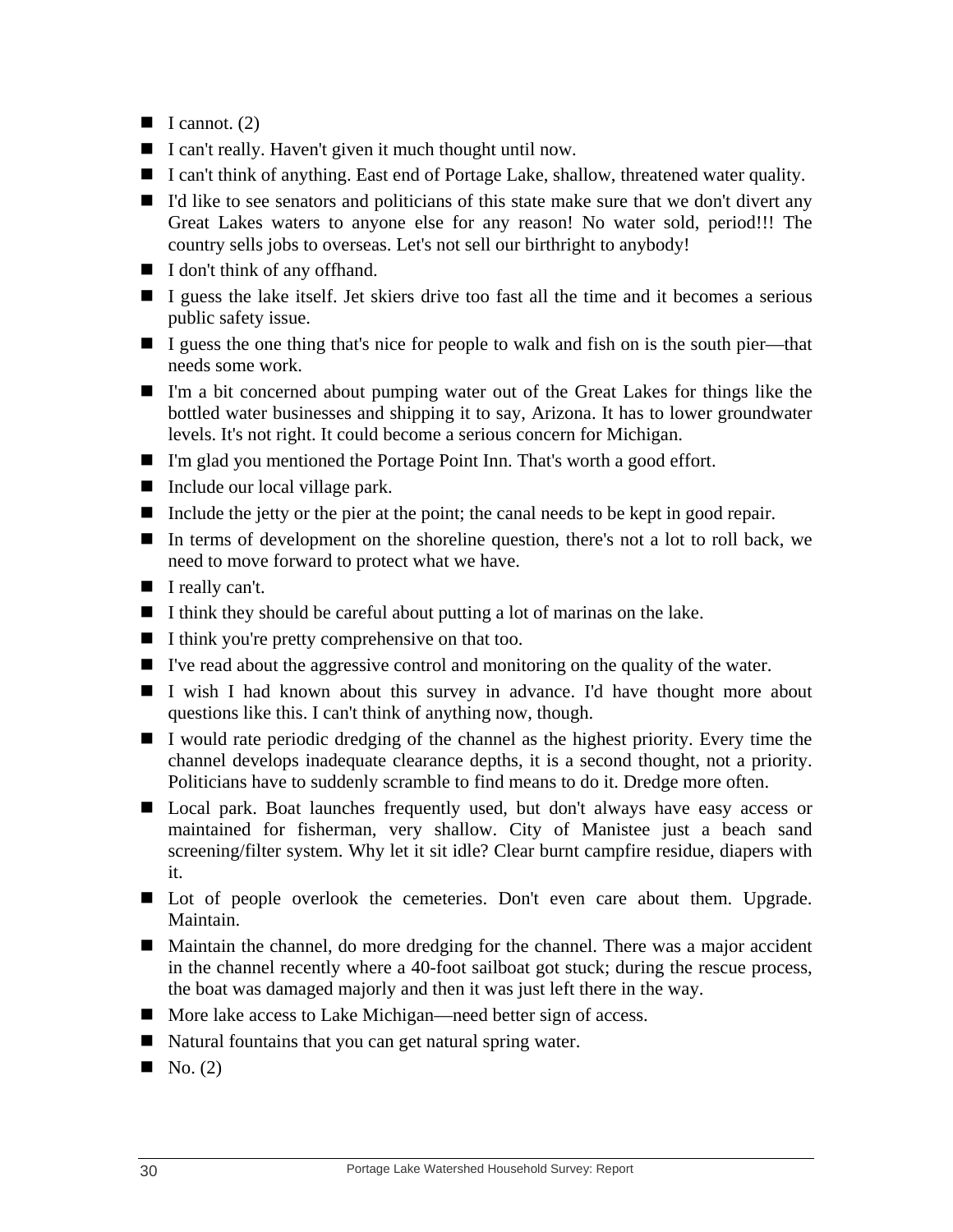- No additional comments. Bundle the information about lake preservation and environmental issues together in a cohesive package.
- $\blacksquare$  No additional suggestions or sites to think of.
- No, afraid not right now.
- No. Hit it round about way. Not anti-development, I do feel that traditional public access should be a priority. Some want road endings to themselves. That is wrong. My grandkids and I do our part to clean up glass for beach.
- No, I cannot.
- No, I cannot think of anything.
- $\blacksquare$  No. I don't.
- No. I don't think I can.
- $\blacksquare$  No, I guess not.
- No, I really can't.
- No. I've been made aware of more issues than I even knew existed. Hard to add anything.
- No, I—you got it, covered it.
- None.
- None at this time to mention.
- None I can bring to mind.
- $\blacksquare$  None I know of at this time.
- None, not offhand.
- None of fhand.
- None really at this time.
- None that come to mind.
- None that come to mind that you didn't mention.
- None that I am aware of.
- None that I can think of.
- None that was not mentioned.
- None that you didn't seem to mention.
- $\blacksquare$  None to think of.
- None we haven't talked about.
- None; you've covered them pretty much.
- No, not offhand.
- $\blacksquare$  No, not really. (2)
- No, not really. However the portable toilets on the beach always seem to be tipped over by ignorant people or kids, the garbage cans seem to be always overflowing, this brings bugs. Need better clean-up, pick-up, and maintenance.
- No, not really, you covered the bases.
- No, not right off the top of my head. Sewer system will be necessary at some point to protect water purity, etc. We don't need more e-coli scares.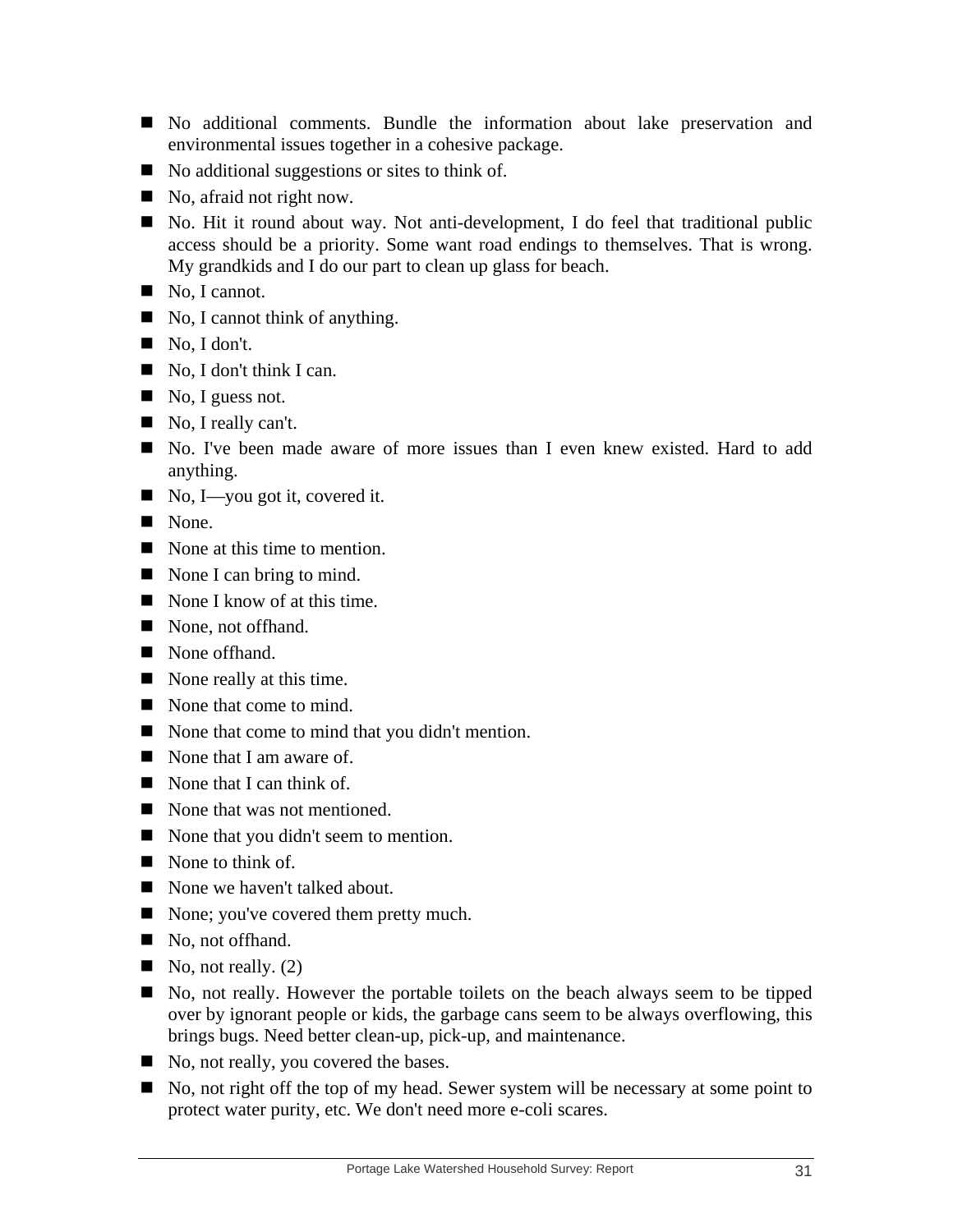- No sites you didn't seem to mention.
- No suggestions to add.
- Not around Portage. Things stay remarkably the same, actually.
- Not at the moment.
- No. That's a pretty good list.
- Nothing comes to mind.
- Nothing comes to mind; you've covered it.
- Nothing that comes to mind at this point in time.
- Nothing to suggest at this time.
- No, those mentioned are sufficient.
- Not offhand.
- Not off the top of my head.
- Not really.
- Not really. If I lived right in Traverse City, I might bring up more. But in Onekema, preservation of specific sites is not a real problem yet.
- Not sure.
- Not that I can think of offhand.
- No. We are all just visitors. Nature is the one who does it.
- No. Well, if there is one, myself being a fisherman, sometimes I get irritated by wave action by big boats. More courtesy is in order on the water. Of course, you can't get away from having some of that, but users could be better educated on rules.
- No. You've covered them well.
- Oh boy, it's too late for a couple of sites. A very old stone house was recently torn down near my place. A developer is putting condominiums in its place. Sad. There are some historic churches that should definitely be preserved.
- Old barns, farm houses, windmills, I don't like getting rid of the old stuff. Wooden bridges, etc.
- **Parks.** Trees on shorelines.
- Piers.
- Portage Point turnaround vista.
- **Preserving historic sites of all kinds is important.**
- Public areas along the park, village areas, boat launch areas, nesting sites for swans and ducks. These all need to be watched.
- Quality control on development in the area; procedure and master plan monitoring, i.e. the Arcadia fiasco, the watershed and sea organizations finding common ground, better cooperation and coordination including direction of funding and accountability.
- Really isn't anything around here historically other than that you mentioned.
- Recreation facilities need improvement. There are things for the younger generation, but not for the older folks. Even the younger folks don't have the variety I had, I had roller skating. No rink now. Old Onekema fair pavilion is Lions Club building now.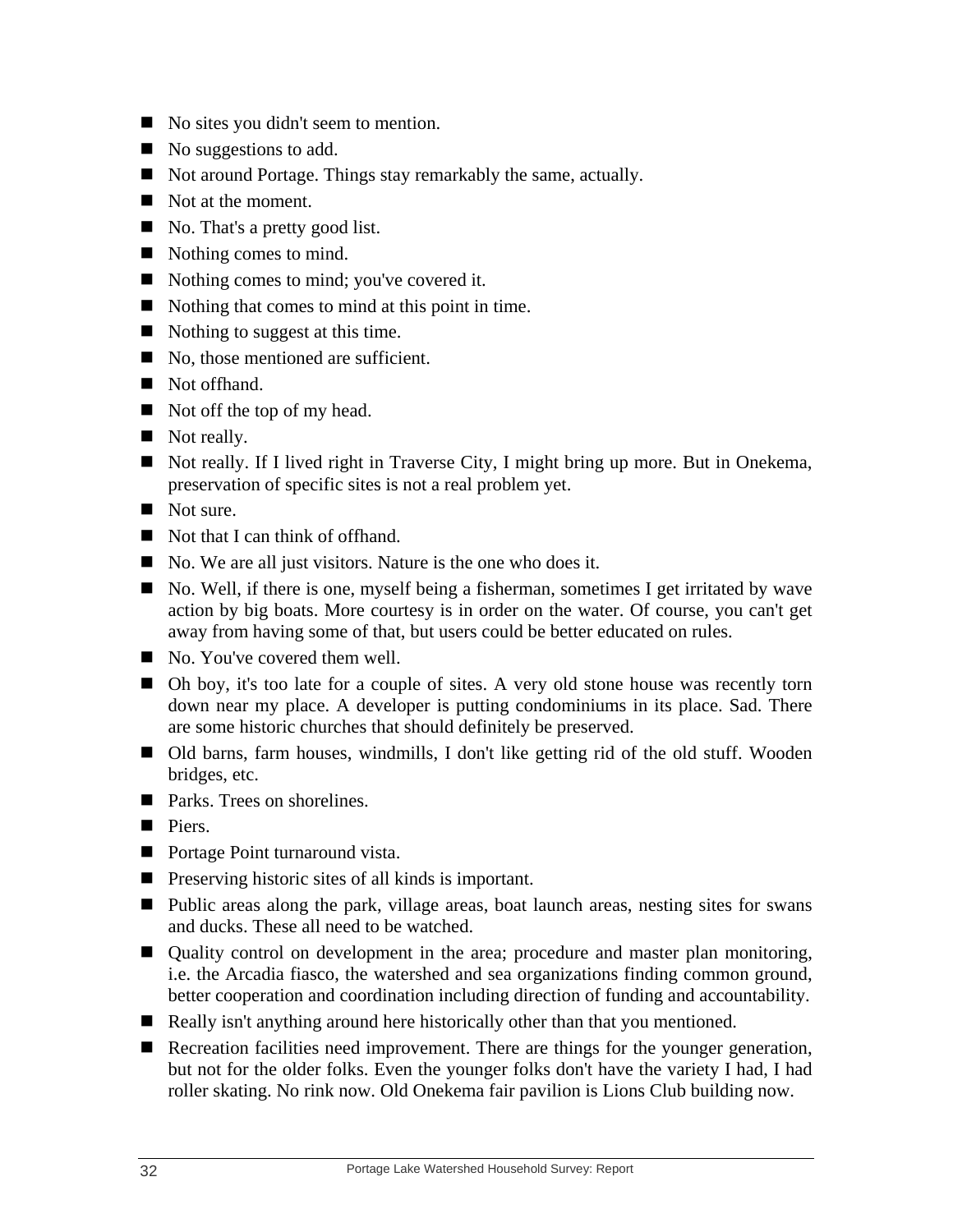- Sandbars, marshes, wildlife habitat.
- That's all I can think of for now.
- The birds, the eagles. Being a member of the garden club I would have to say the butterflies and the bees as well.
- The channel.
- The channel itself. The depth. The Corps of Engineers is limited by their yearly budget, so they're not doing ours this year.
- The channel leading to Lake Michigan.
- $\blacksquare$  The channel needs to be dredged and maintained well.
- The channel that goes out to Lake Michigan needs dredging.
- The channel to Lake Michigan. Preserve or provide solid maintenance of the channel accessing Lake Michigan.
- The channels and how they're maintained...dredging, lighting, and so forth.
- The east end of lake has the most priorities—currents that keep the lake clean. I don't like seeing those houses right on the lake, not to mention the condos.
- The fairgrounds; no more housing or building along or across the shoreline in Portage at Route 22.
- The farmland should be protected from development.
- The farmlands; high taxes forcing the farmlands to be bought out by condo developers.
- The gill nets in the 1970s. Native Americans used gill nets. It was my impression that there was a regulation stating that only Native Americans could use gill nets.
- The park at the foot of the lake—it's valuable. We should monitor and protect the village park and boat launch areas. But the marinas should be regulated so as not to put out more boats than are necessary.
- The part of the channel the state owns; Lake Michigan should be better owned and maintained by the state; there is a serious dredging issue that's being ignored.
- The pier.
- The pier at Portage Lake. It seems like nothing gets done with it in terms of maintenance and safety.
- The public access at pier port leading to Lake Michigan. They are trying to sell the access rights.
- The quality of lake and the lands that are private should be addressed with preservation in mind.
- $\blacksquare$  There are no others I can think of.
- There are none that I can think of.
- There is a little spring on portage point road. I would like to be assured that its water is monitored. A lot of people drink it, and it seems wonderful. But with septic tanks in the area, etc., can we be certain that it is really pure?
- The shoreline up in Arcadia; the north and/or south ends of Arcadia should be preserved.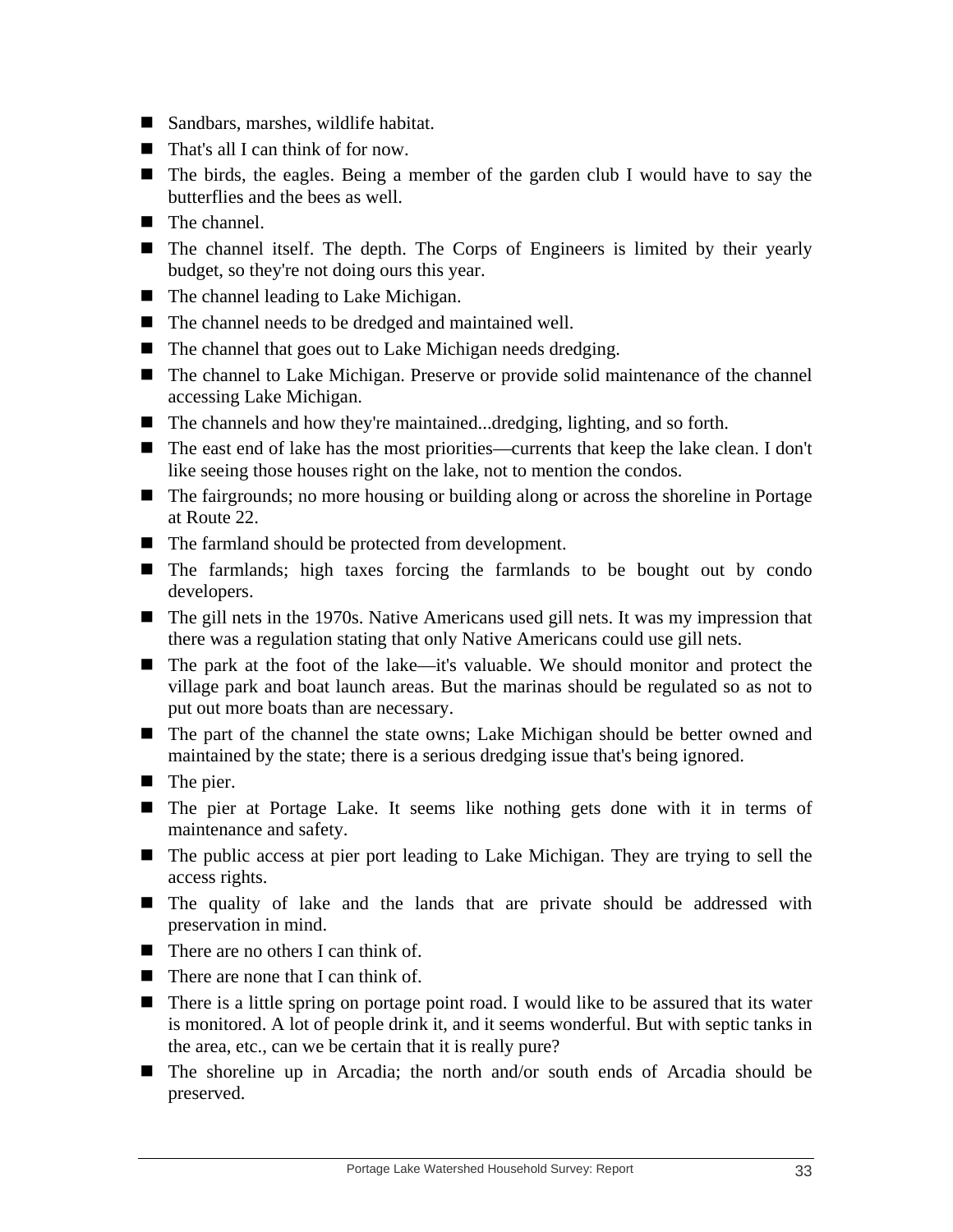- The south and north sides of the lake should be cleaned up. The obstruction of the view of the lake—the view is disappearing.
- The sport fish in Lake Michigan should be protected from the nets.
- The water level of Portage Lake and the silting of the Lake Michigan channel.
- The water routes go all the way to Lake Michigan. It all needs to be looked after.
- The wetlands have to be protected. They're disappearing around Portage Lake. They're building huge houses on what I consider to be wetlands.
- The woods. We don't have enough thriving woods in the Arcadia area and the other forest areas seem to be disappearing.
- They are doing a real good job on the maintenance of the local creeks. We have good flowing creeks, they doing a good job at the maintenance of the creeks. We have 6–8 creeks in the area.
- They are going to build a cement access at Crescent Beach Road. Why are they doing this? It seems to work as it is now. More concrete would create a runoff issue, why?
- To keep good access to the lake for future generations for landowners and outsiders.
- We need to get the fishing back and also to somehow regulate the boating, i.e., from 10 am–4 pm—no jet skis. Perhaps a schedule to accommodate all parties involved. A schedule for the fisherman that works—this is a safety issue that would affect all.
- We should maintain other historic things around the lake as well as those mentioned. For example, there are the bible camps. They have been here a long time and should be preserved.
- Wetlands by fairgrounds.
- Wetlands. I see some are being sold. It blows my mind. How can they be sold? What do we do when the high water comes?
- What about the artesian water wells on Portage Point Drive?
- You hit on the wetlands. They're disappearing. They use such huge equipment now, and it can quickly eat things up.
- Your list about covers them.
- You seem to have a good grasp on them.

- Actually, you'd get more honest information just by talking to our local neighbors one at a time—not just in organized groups. People are afraid to make formal complaints, but they have personal opinions.
- Any governmental agency providing information I would only believe some of the time.
- Audubon Society.
- Can't think of any; I trust myself as I belong to the park and recreation association.
- Can't think of any; my wife just joined some organization of this nature recently.
- College students who work in related fields. Indian tribes.
- Concerned homeowners.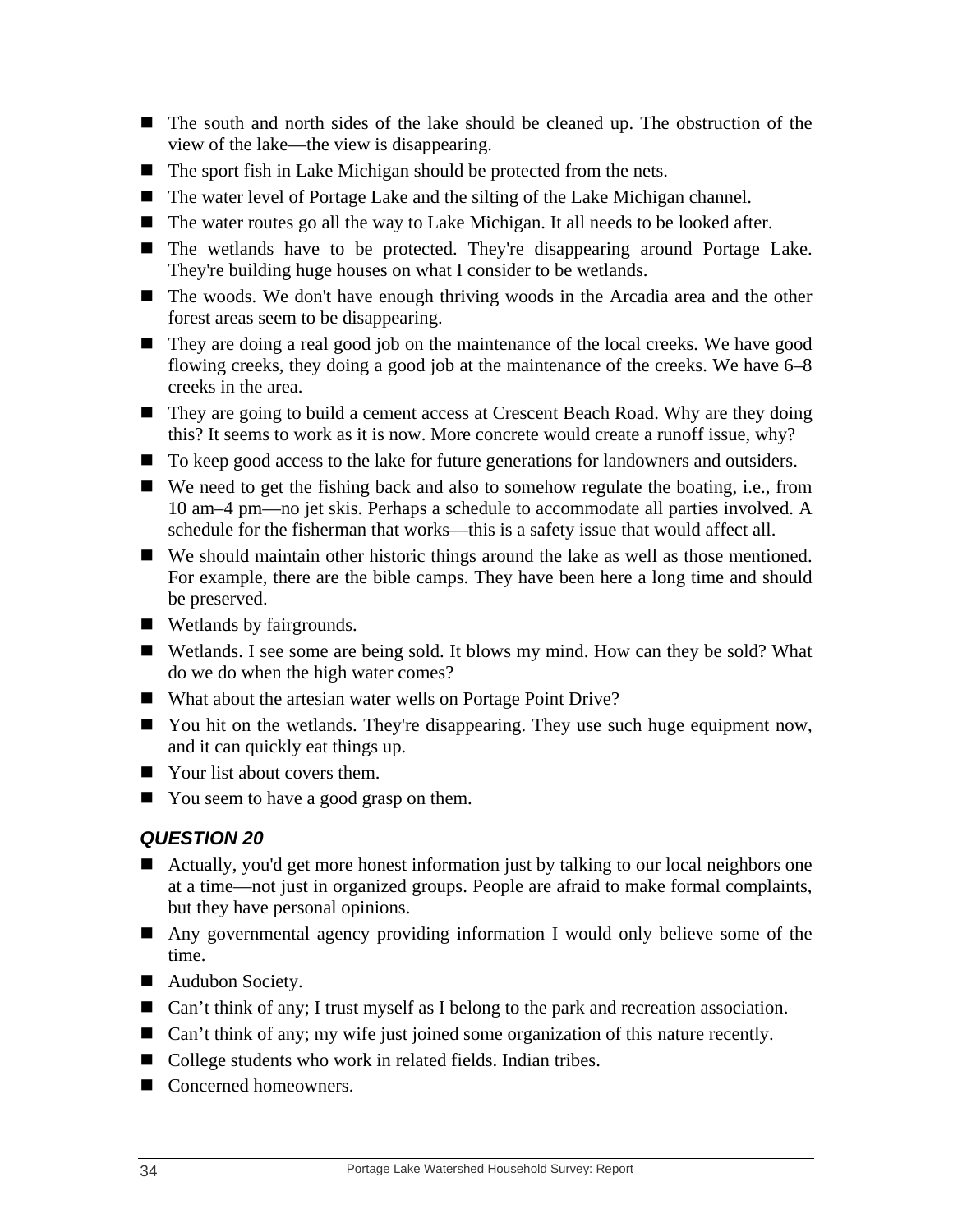- Conservation groups—such as Ducks Unlimited, MUCC, Spirit of the Woods, etc.
- Ducks Unlimited and local charter boat captains/fishermen; they would know what's going on with Portage Lake.
- Extension office a must.
- **Fishermen** in area.
- Getting the word out—getting the people to enforce the regulations that are already in place—organizations such as the Portage Point summer resort association, the Portage Point Yacht Club.
- Good question. Well, did you mention the charter fishing association? They're doing it for a living. They should have a valid or different perspective.
- Guess not.
- $\blacksquare$  How about the 4-H? They should be active in this sort of thing.
- How about the Onekama High School? The students there are involved in various projects: water testing, cleaning of sites where they release fish, work at the hatcheries.
- $\blacksquare$  I cannot. (3)
- I can think of none.
- $\blacksquare$  I can think of none at this time.
- I don't believe I could.
- $\blacksquare$  I don't follow that too well.
- I don't know, but I think we might listen to what the conservancies have to offer. Listen to them more.
- I get a lot of info from the museum...Manistee historical.
- I get information from the conservancies. Grand Traverse Nature Conservancy, and so forth.
- I I think input from the Portage Lake Association is worthwhile. Their insights represent my feelings as a member. Some of the environmental issues we raise might seem to be minor stuff, but we want to keep Portage Lake clean and our quality of life high.
- I think there are small groups in the community trying to help the community and environment like Dave Miller, who has the champion tree project and looks at the quality of the lake and I would believe him before some big government agency.
- I trust my own judgment and observations.
- I trust my own observations as a concerned party, not what I hear or what I'm told.
- I would mainly trust the professors at the university and the DNR offices or officials.
- I would trust certain local citizens; business associates; people with a vested interest in the condition of the lake and the tourist environment
- I would trust my husband; he goes to the public meetings and brings the information updates to my attention.
- I would trust the locals; the old timers; people who been here for years with hands-on experience with experienced eyes; they have seen the change.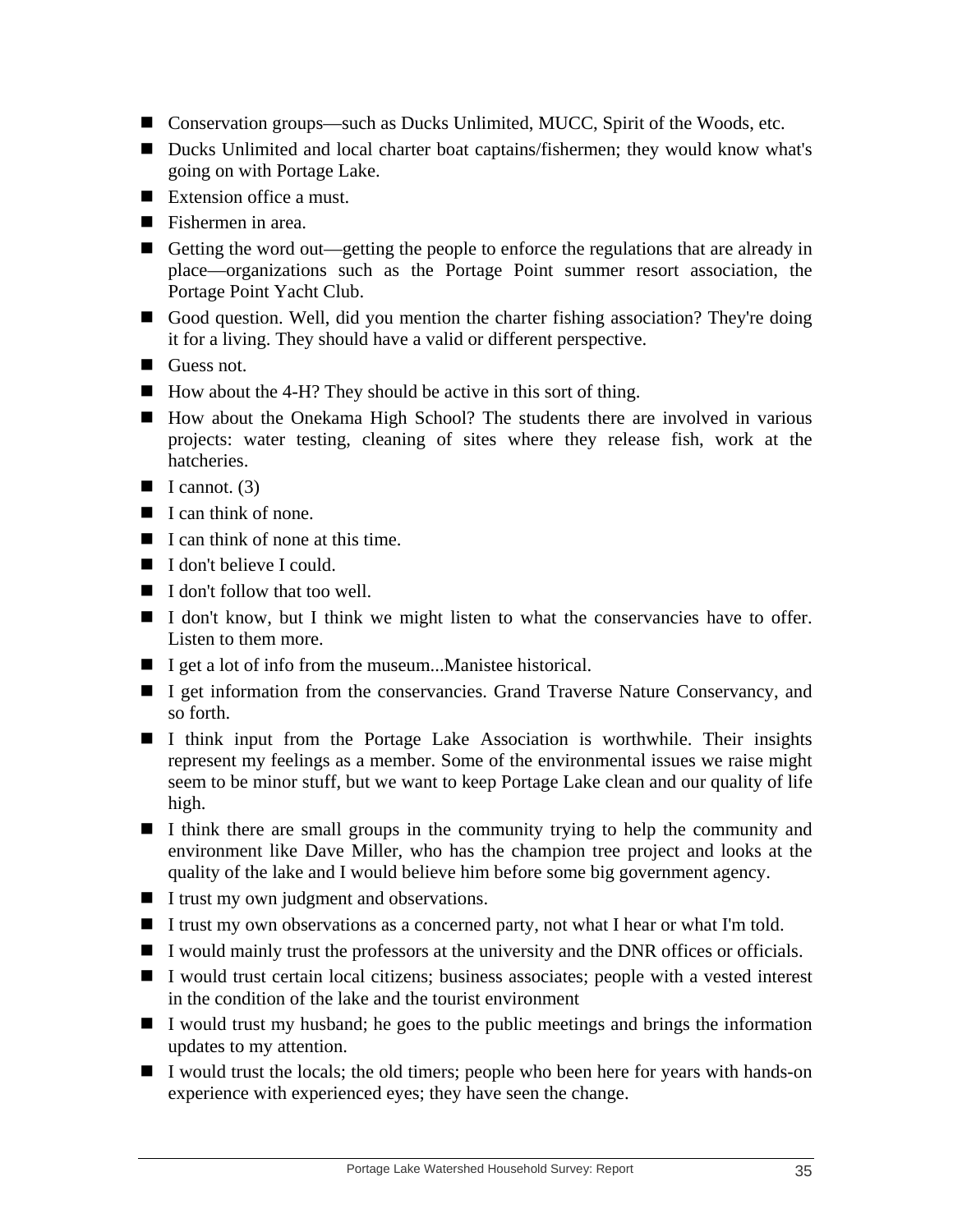- Local businesses like the local marina.
- Local fisherman and groups.
- Local schools.
- Local watershed committee.
- Local watershed protection.
- Manistee County commissioners, the Onekama Township board: groups like that. But there is a category missed in this survey, and that is awareness of the conserve groups themselves. We all need involvement to make them effective, beyond good intentions.
- Maybe Ducks Unlimited; or how about the groups that oversee planting of fish.
- Maybe the Portage Lake watershed group and the Portage Lake environmental association.
- **Michigan United Conservation Corps.**
- Monthly newsletter from the Corps of Engineers; "Dept. of Army Detroit District Corps of Engineers," PO Box 1027, Detroit MI 48231, Attn: celre-hh-w [sic]; this is a major source of information concerning Portage Lake.
- My neighbors and my husband; especially the captains of local charter fishing boats in the area; they "can" tell you what's really happening.
- No. And I'm missing my supper. Please hurry.
- No. Articles in various papers and magazines are sometimes enlightening.
- No, as long as we get information from those existing sources it should be sufficient.
- No, but a point I want to make is we have a problem getting in and out of the wake at Lake Michigan. A 40-foot sailboat crashed and sunk there.
- No, just those we've discussed.
- No. Lake Michigan is accessed through a channel from here, and beach properties are used widely in the whole area. There should be groups that pertain to all these areas.
- None; again you've covered it.
- None besides those mentioned.
- None, but you didn't talk about the septic system.
- None come to mind.
- None I can think of; you've covered them.
- None off the top of my head at this time.
- None that come off the top of my head.
- None that we haven't discussed.
- None that you haven't mentioned; can't think of any.
- None to speak of but now I will pay more attention to local updates from this point on.
- None to think at all. No, not right now.
- $\blacksquare$  No suggestions to offer.
- Not at the moment.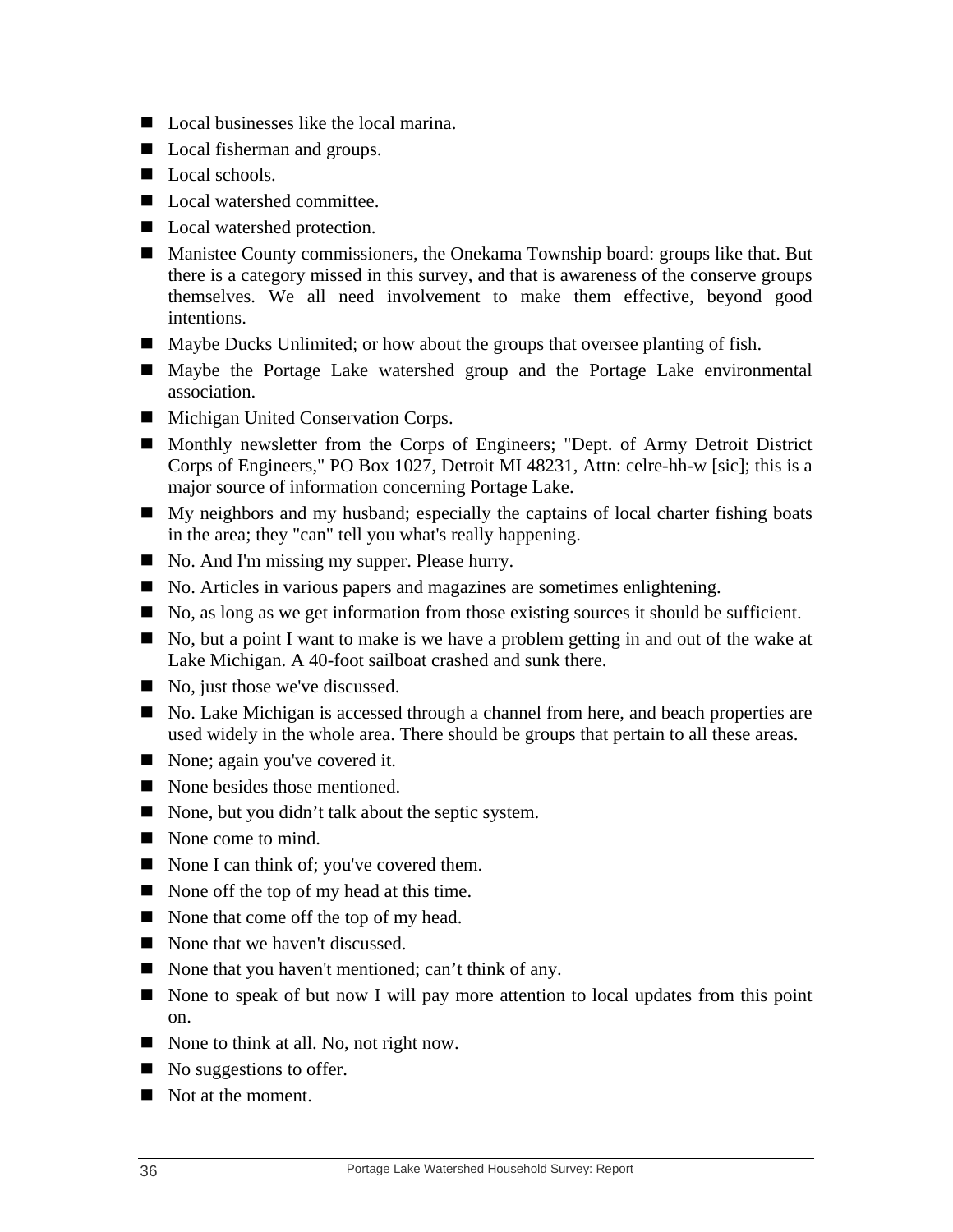- Not offhand, no.
- Not really.
- Not that I'm really aware of, it's not really something that I spend a lot of time on.
- No, there are no other entities you didn't seem to cover.
- Nothing off top of my head.
- No. You've been very thorough.
- No, you've seemed to hit them all.
- **Onekema student projects.**
- Our state congressmen should provide us with more information. McManus, for example, does a terrible job of keeping us informed about what's going on.
- Our township association.
- **Perhaps a state conservation officer.**
- **Perhaps the Manistee-Wexford soil conservation district.**
- **Plea organization.**
- **Portage Lake Association.**
- Portage Lake Association; I get most of my information from this organization; I receive very detailed information about the Portage Lake watershed
- **Portage Lake Association; there are Portage Lake quality survey groups; local student** and university environmental study groups
- **Portage Lake environmental association.**
- **Portage Lake Forever watershed best.**
- **Portage Point Association**
- Portage Point Resort Corporation. It was in the July 6th meeting. Got a big follow-up letter. Today a lecture Mr. Millarch. [sic]
- Seems like it's been covered. But wouldn't the forest service have some information of value?
- Sports fishing association.
- The Farm Bureau.
- The fishermen's association in Manistee.
- The local landowners or seasonal owner will complain wanting to reserve access for themselves; they too have something to say.
- The Manistee Democratic Party.
- The Michigan Land Institute provides info of value. I've been to excellent meetings. The national conservancy, the National Wildlife Association are others.
- The Michigan Land Use Institute. I trust what they're into most of the time.
- The Michigan United Conservation Club. They're trying to do the right thing. Maybe the National Wildlife Federation, Nature Conservancy.
- The Nature Conservancies.
- The neighborhood coffee clutch. Just a bunch of friends that get together and drink coffee.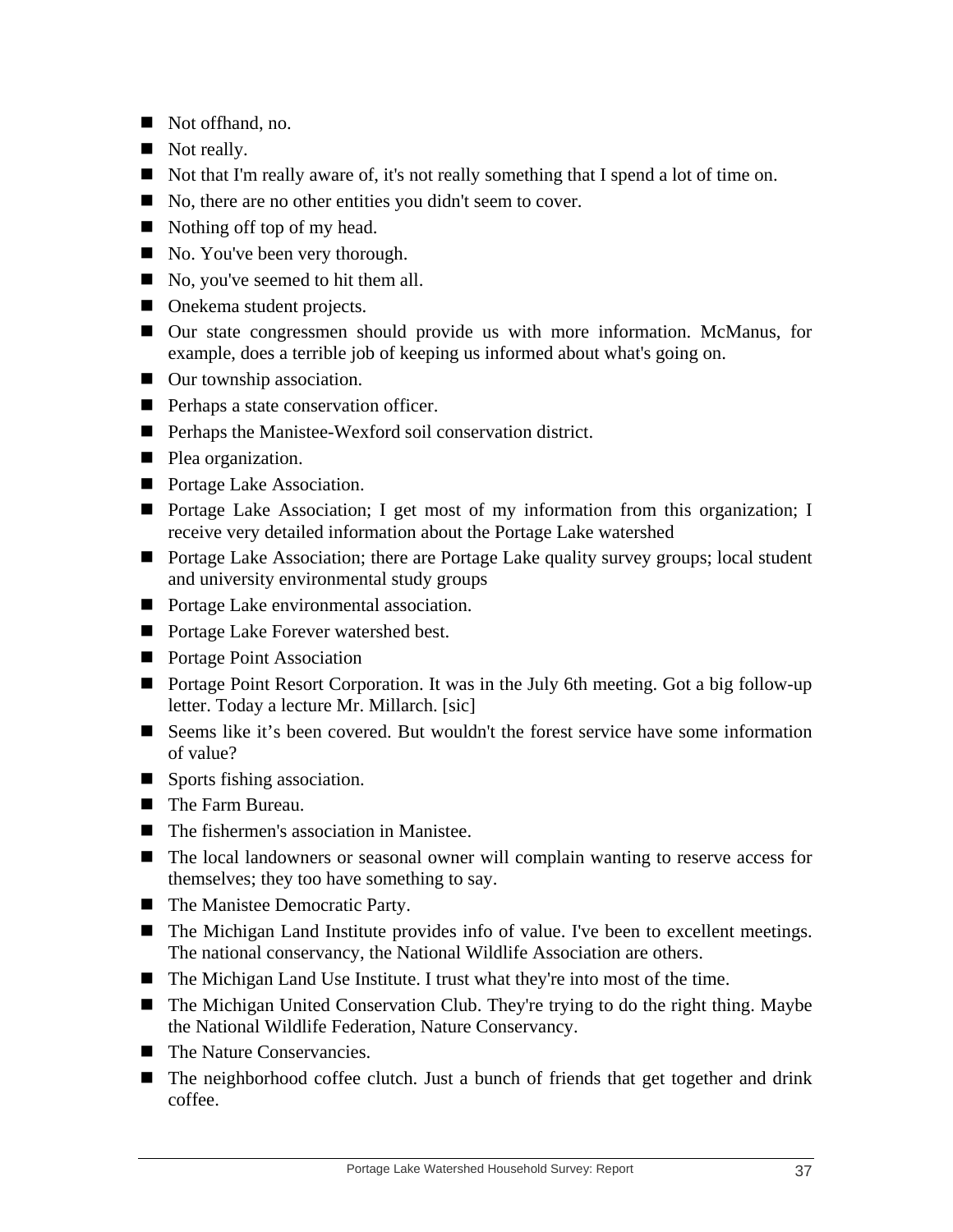- The Northwest Michigan RCD (Resource Conservation and Development)—I think they have a different name now.
- The ones you're representing. Are you affiliated with Michigan State University?
- The only one I hear people talking about is the testing of the water that students do two or three times a year. That's a real good thing.
- The PLA, Portage Lake Association (2)
- The Portage Lake Association, I trust their info all of the time.
- The Portage Point summer recreation association.
- There are none that come to mind.
- $\blacksquare$  There are none that I can recall at this time.
- There are none that you didn't seem to cover.
- There are other local groups, but I may not recall their names accurately. One is a Portage Lake environmental association. Another is a Michigan water usage and quality association. Or something like that. Those types of groups should have input.
- There are some organizations I wouldn't trust at all at the local level here, but I won't mention any names at this juncture
- There's Portage Lake environmental association.
- The water conservancy being developed for the Portage watership [sic] association.
- The watershed committee.
- The watershed directly.
- Watershed committee.
- Watershed conservancy group.
- Well, how about your own group, the Portage Lake Watershed Forever committee. They seem very serious about all of this.
- Well, let me see. No, not right of fhand.
- Well, our Portage Lake association and people around the lake.
- Yeah, informal social networking among professional friends, colleagues, and experts. But stop planning so much and doing so many repetitious studies. The needs are clear; just act.
- Yes. Let's include the planning department in Manistee County. They have been most helpful.
- Yes. The Boy Scouts are really involved as are high school students. They have interesting information to share, and they should be consulted.
- Yes, the Manistee sports fishermen association.
- Yes. The Onekama High School science dept. They have a good lake study program.
- You covered it all.
- You didn't mention the Portage Lake Association.
- You didn't mention the Portage Lake Environmental Association.
- You got it all.